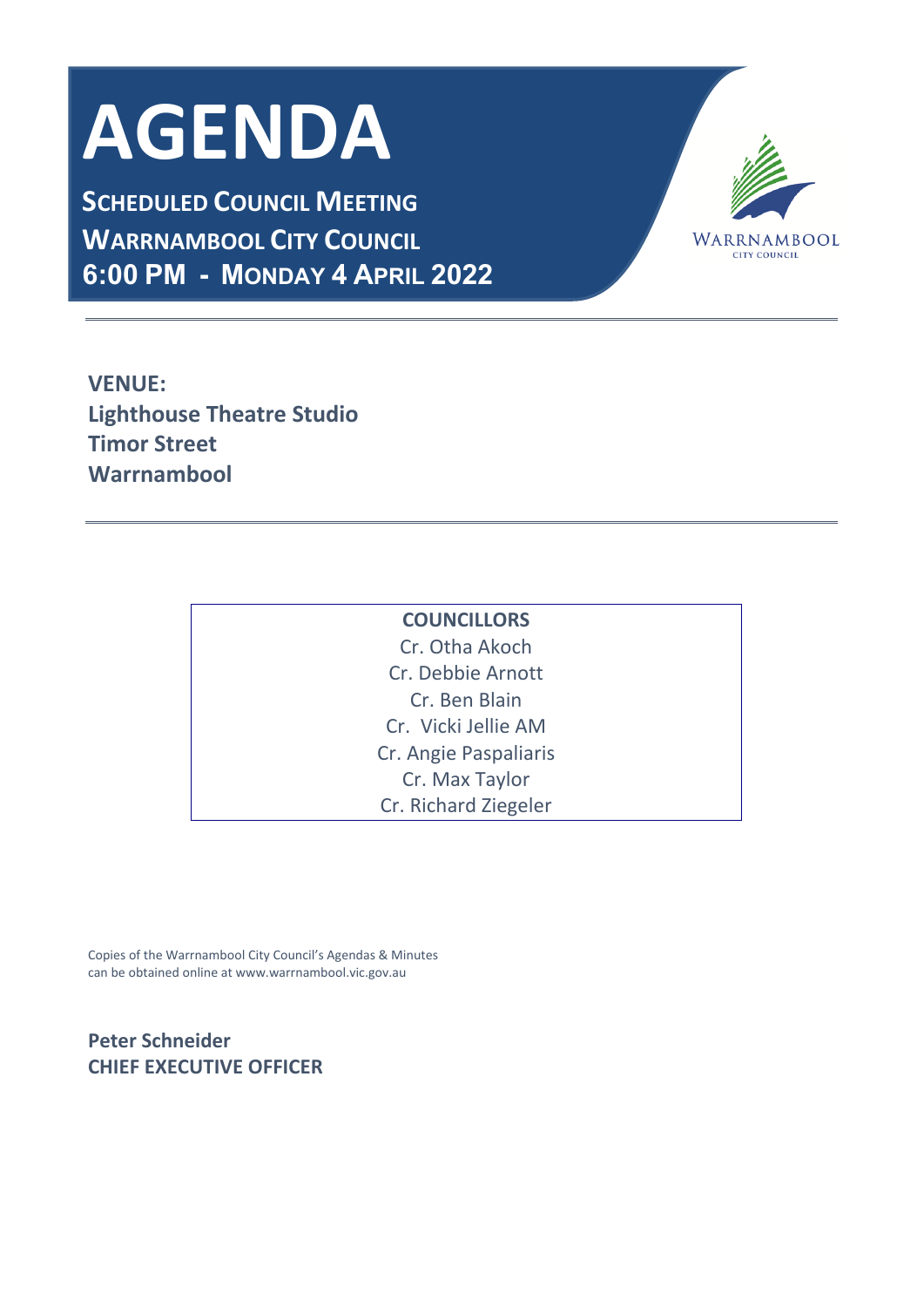#### **AUDIO RECORDING OF COUNCIL MEETINGS**

All Open and Special Council Meetings will be audio recorded, with the exception of matters identified as confidential items in the agenda. This includes public participation sections of the meeting. Audio recordings of meetings will be made available for download on the internet via the Council's website by noon the day following the meeting and will be retained and publicly available on the website for 12 months following the meeting date. The recordings will be retained for the term of the current Council, after which time the recordings will be archived and destroyed in accordance with applicable public record standards. By participating in Open and Special Council meetings, individuals consent to the use and disclosure of the information that they share at the meeting (including any personal/sensitive information), for the purposes of Council carrying out its functions.

#### **BEHAVIOUR AT COUNCIL MEETINGS**

Thank you all for coming – we really appreciate you being here. These meetings are the place where, we as Councillors, make decisions on a broad range of matters. These can vary greatly in subject, significance and the level of interest or involvement the community has. As part of making these decisions, we are presented with comprehensive information that helps us to form our position – you will find this in the agenda. It should also be remembered that the Council meeting is a "meeting of the Council that is open to the public", not a "public meeting with the Council." Each Council is required to have Governance Rules that pertains to meeting procedures. Warrnambool City Council has followed best practice in this regard and its Governance Rules provides regulations and procedures for the governing and conduct of Council meetings. Copies of the Conduct and Behaviour excerpt from Warrnambool City Council's Governance Rules can be obtained online at [www.warrnambool.vic.gov.au.](http://www.warrnambool.vic.gov.au/) We thank you in anticipation of your co-operation in this matter.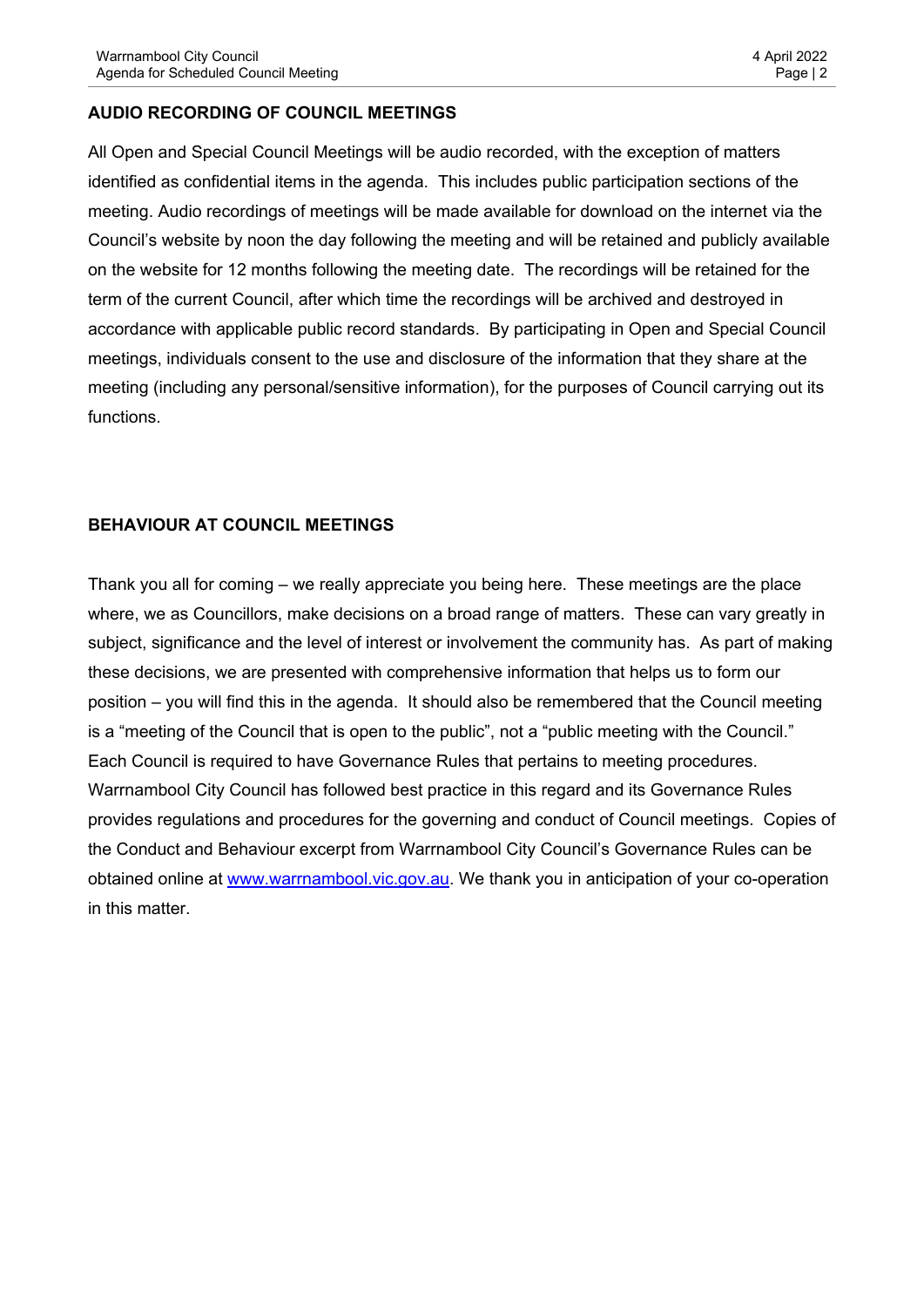# **ORDER OF BUSINESS**

## Page No.

| 3 <sub>1</sub> |                                                                           |  |  |  |
|----------------|---------------------------------------------------------------------------|--|--|--|
|                | 4. DECLARATION BY COUNCILLORS AND OFFICERS OF ANY CONFLICT OF INTEREST IN |  |  |  |
| 5 <sub>1</sub> |                                                                           |  |  |  |
| 6.             |                                                                           |  |  |  |
| 7 <sub>1</sub> |                                                                           |  |  |  |
|                | 7.1. PLANNING APPLICATION FOR A CONVENIENCE RESTAURANT (KFC) PP2021-0197  |  |  |  |
|                |                                                                           |  |  |  |
|                |                                                                           |  |  |  |
|                | 7.3. TENDER AWARD 2022001- PROVISION OF SECURITY SERVICES17               |  |  |  |
|                |                                                                           |  |  |  |
|                |                                                                           |  |  |  |
|                | 7.6. MAYORAL & CHIEF EXECUTIVE OFFICER COUNCIL ACTIVITIES - SUMMARY       |  |  |  |
|                |                                                                           |  |  |  |
|                |                                                                           |  |  |  |
|                |                                                                           |  |  |  |
|                |                                                                           |  |  |  |
|                |                                                                           |  |  |  |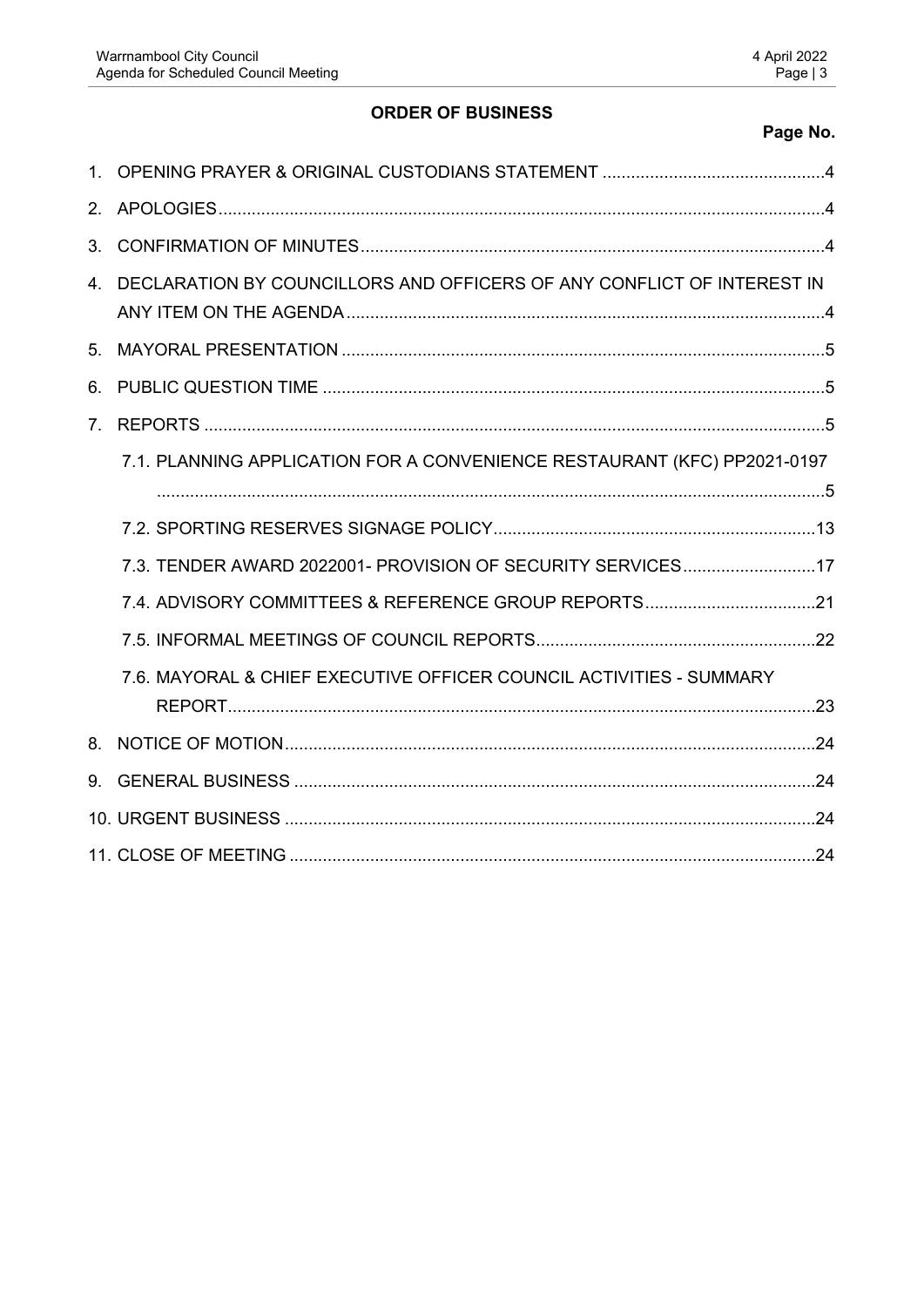## <span id="page-3-0"></span>**1. OPENING PRAYER & ORIGINAL CUSTODIANS STATEMENT**

Almighty God Grant to this Council Wisdom, understanding and Sincerity of purpose For the Good Governance of this City Amen.

#### **ORIGINAL CUSTODIANS STATEMENT**

I wish to acknowledge the traditional owners of the land on which we stand and pay my respects to their Elders past and present.

#### <span id="page-3-1"></span>**2. APOLOGIES**

#### <span id="page-3-2"></span>**3. CONFIRMATION OF MINUTES**

#### **RECOMMENDATION**

**That the Minutes of the Scheduled Meeting of Council held on 7 March 2022, be confirmed.**

#### <span id="page-3-3"></span>**4. DECLARATION BY COUNCILLORS AND OFFICERS OF ANY CONFLICT OF INTEREST IN ANY ITEM ON THE AGENDA**

Section 130 of the Local Government Act 2020 (Vic) (**the Act**) provides that a relevant person must disclose a conflict of interest in respect of a matter and exclude themselves from the decision making process in relation to that matter including any discussion or vote on the matter at any Council meeting or delegated committee meeting and any action in relation to that matter.

Section 126(2) of the Act sets out that a relevant person (Councillor, member of a delegated Committee or member of Council staff) has a conflict of interest if the relevant person has a **general conflict of interest** within the meaning of section 127 of the Act or a **material conflict of interest**  within the meaning of section 128 of the Act.

A relevant person has a **general conflict of interest** in a matter if an impartial, fair minded person would consider that the person's private interests could result in that person acting in a manner that is contrary to their public duty.

A relevant person has a **material conflict of interest** in a matter if an affected person would gain a benefit or suffer a loss depending on the outcome of the matter.

A Councillor who has declared a conflict of interest, must leave the meeting and remain outside the room while the matter is being considered, or any vote is taken. Councillors are also encouraged to declare circumstances where there may be a perceived conflict of interest.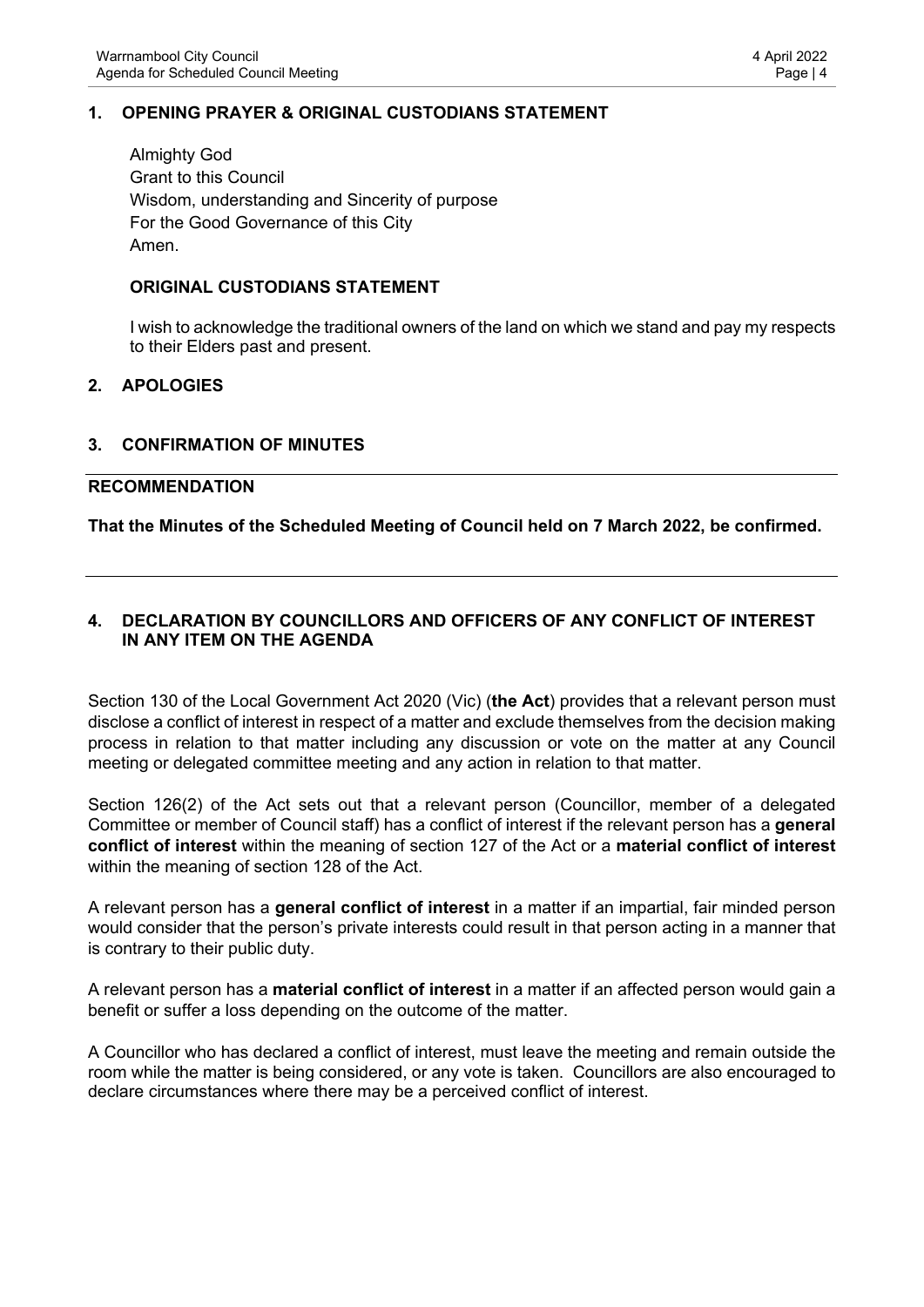#### <span id="page-4-0"></span>**5. MAYORAL PRESENTATION**

#### <span id="page-4-1"></span>**6. PUBLIC QUESTION TIME**

#### <span id="page-4-2"></span>**7. REPORTS**

#### <span id="page-4-3"></span>**7.1. PLANNING APPLICATION FOR A CONVENIENCE RESTAURANT (KFC) PP2021-0197**

#### *DIRECTORATE : City Growth*

#### **PURPOSE:**

*This report recommends that a Notice of Decision (NOD) to Grant a permit be issued for planning permit application PP2021-0197 for 'buildings and works and the construction and display of business identification signage in association with the construction of a convenience restaurant' within the Northpoint Shopping Centre at 1/72 Mortlake Road, Warrnambool.*

#### **EXECUTIVE SUMMARY**

- The permit application was received 15 July 2021 and the application fee was paid on 21 July 2021.
- The proposal is for buildings and works and the construction and display of business identification signage in association with the construction of a convenience restaurant within the Northpoint Shopping Centre on the existing undeveloped, vacant grassed area in the south west corner of the site.
- The permit application was supported by plans and a Traffic Impact Assessment Report (TIAR).
- The application was subject to public notice from 7 September 2021 for a period of two (2) weeks.
- Eleven (11) objections have been received to the application.
- The proposal is able to be supported subject to a condition requiring amended plans be submitted to address queuing within the car park at the entrance to the drive-thru area of the restaurant in order to reduce potential congestion within the existing car parking area associated with the existing shopping centre and the provision of a designated ambulance parking bay being detailed on the plans.
- It is proposed to issue a Notice of Decision to grant a permit with conditions.

#### **RECOMMENDATION**

**That Council having caused notice of Planning Application PP2021-0197 to be given under Section 52 of the Planning and Environment Act 1987 (the Act) and having considered all the matters required under Section 60 of the Act decides to issue a Notice of Decision to Grant a Permit under the relevant provisions of the Warrnambool Planning Scheme in respect of the land known and described as Lot 1 TP 889015N, 1/72 Mortlake Rd WARRNAMBOOL VIC 3280, for 'buildings and works and the construction and display of business identification signage in association with the construction of a convenience restaurant' subject to the following conditions:**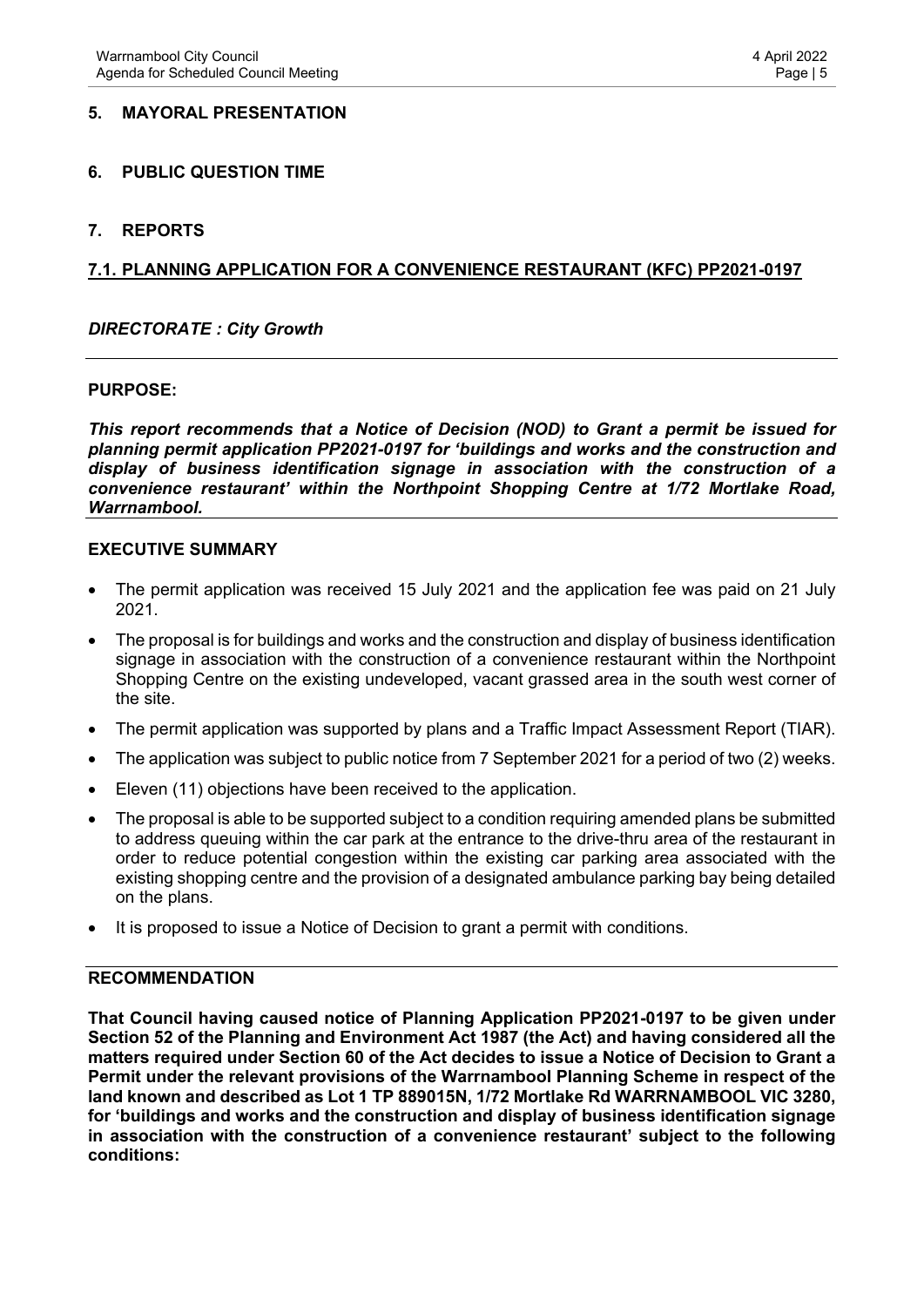## **2. Amended Plans Required**

**Before the development starts, amended plans to the satisfaction of the responsible authority must be submitted to and approved by the responsible authority. When approved, the plans will be endorsed and will then form part of the permit. The plans must be drawn to scale with dimensions and three (3) copies must be provided. The plans must be generally in accordance with the plans submitted on 2 September 2021 but modified to show:**

- **a. Modifications to the layout of the convenience restaurant to meet the recommendations of the Parking Management Plan.**
- **b. The provision of a designated ambulance bay with appropriate dimensions**

#### **3. Parking Management Plan**

**Before the development starts a Parking Management Plan to the satisfaction of the responsible authority must be submitted to, and approved by, the responsible authority. The Parking Management Plan must consider and respond to:**

- **a. Queuing at the entry of the convenience restaurant and the potential for cars to extend into the car park, and the areas where this would occur,**
- **b. Direction of travel to the convenience restaurant for vehicles entering the car park from both Mortlake Rd and Hayley Dr**
- **c. Direction of travel for vehicles exiting the convenience restaurant**
- **d. The circulation of vehicles within the car park particularly in the vicinity of the entry to the convenience restaurant**
- **e. The impact of services such as taxi collection, 'click and collect' and 'car park delivery' services offered by business in the shopping centre and how this might impact on the circulation of vehicles in the vicinity of the convenience restaurant**
- **f. The location of all areas on-site to be used for staff parking;**
- **g. The location of all areas on-site to be used for parking by medical practitioners including the location of the ambulance bay**
- **h. The impact on the safety of motorists and pedestrians as a result of all the above.**
- **i. Any recommended changes to layout of the convenience restaurant or specific traffic management measures e.g line-marking, traffic islands, directional signage etc to improve the safety and efficiency of traffic movements within the car park.**

**When approved the Traffic and Parking Management Plan will be endorsed and will then form part of the permit. The approved Parking Management Plan must be implemented to the satisfaction of the Responsible Authority before the convenience restaurant is first brought into use.**

#### **4. Amended Traffic Report**

**Before the development starts, an amended Traffic Impact Assessment (TIA) must be submitted to and approved by the responsible authority. The amended TIA must have regard to the report submitted with the application (ESR Transport Planning dated 12/7/21) and:**

**a. a) Take into account the traffic generated by the apartment development on the west side of Mortlake Road (69-75) for which the exit of all residents will be via the signalised intersection.**

#### **5. Layout Not Altered**

**The development hereby permitted must be carried out in accordance with the endorsed plans and must not be altered without the prior written consent of the responsible authority.**

#### **6. General Amenity**

**The development must be managed so that the amenity of the area is not detrimentally affected, through the:**

- **a. Transport of materials, goods or commodities to or from the land;**
- **b. Appearance of any buildings, works or materials;**
- **c. Emission of noise, artificial light, vibration, smell, fumes, smoke, vapour, steam, soot, ash, dust, waste water, waste products, grit or oil; and**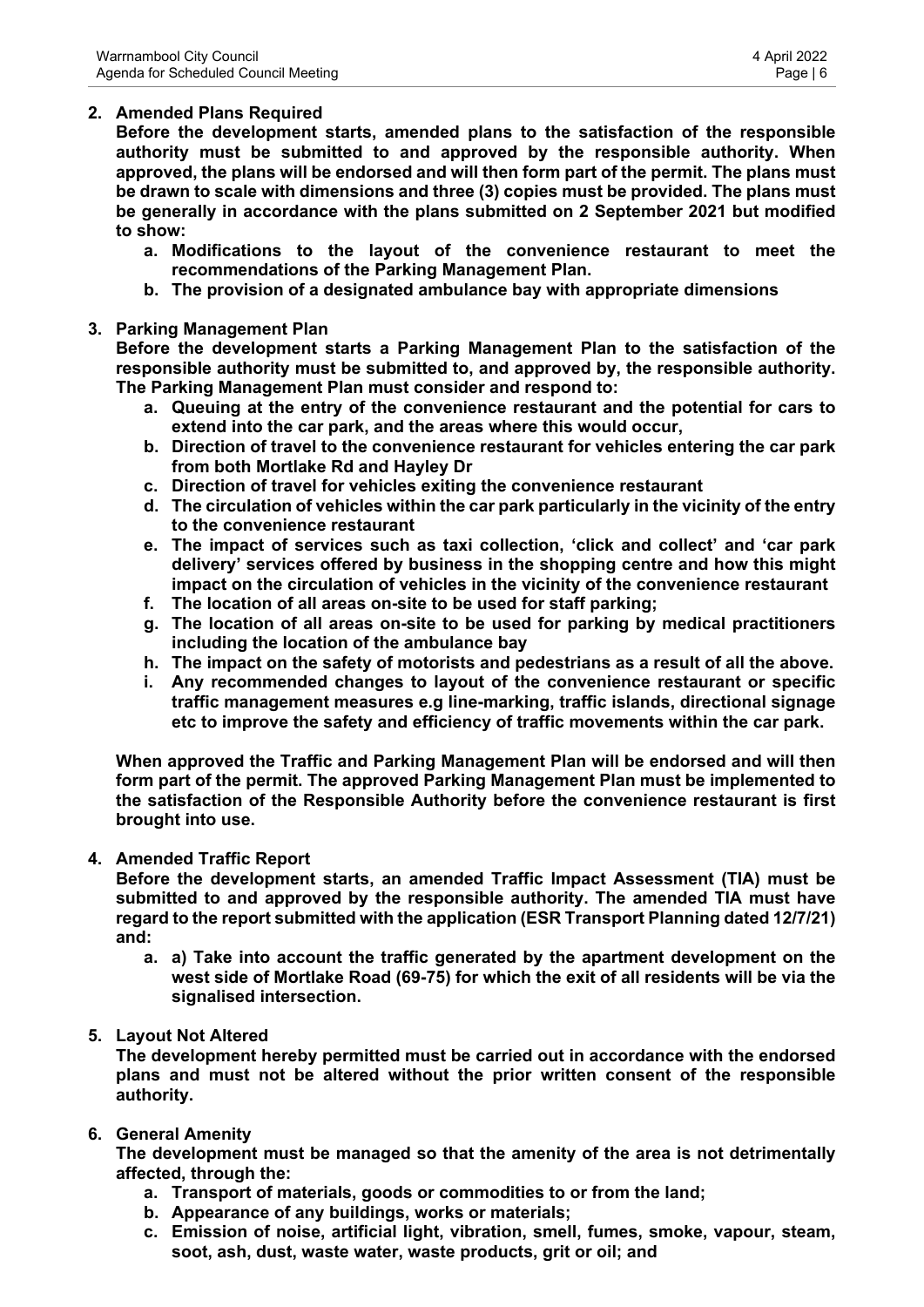### **d. Presence of vermin.**

#### **7. Delivery Times**

**Unless otherwise consented to in writing by the responsible authority, deliveries to and from the site must occur between the hours of:**

- **a. 6am to 10 pm Monday to Sunday.**
- **8. Utility Provision**
	- **a. All basic services, including water, electricity, gas, sewerage, telephone and other telecommunication facilities must be installed underground and located to the satisfaction of the responsible authority; and**
	- **b. The entire site must be connected to the existing underground drainage and sewerage systems to the satisfaction of the responsible authority.**

#### **9. Building Maintenance**

**All buildings and works must be maintained in good order and appearance to the satisfaction of the responsible authority.**

#### **10. Stormwater Management Plan**

**Before development starts a detailed Stormwater Management Plan is to be submitted to and endorsed by the responsible authority prior to any works commencing. The works must be designed in accordance with the current responsible authority's Design Guidelines, the endorsed application plans and the endorsed Development Plan and must include:**

- **a. Details of how the works on the land are to be drained and/or retarded;**
- **b. Where interim or temporary works are proposed, details must be provided to show details on how these interim or temporary works will integrate with the ultimate drainage systems;**
- **c. Where drainage is required to be conveyed across privately owned land, demonstration of the consent of the landholder and/or easements must be provided to the satisfaction of the responsible authority;**
- **d. Identify any existing drainage on the site;**
- **e. Computations of the existing and proposed drainage;**
- **f. Independent drainage or on-site retention facility for the site;**
- **g. Details and measures to enhance stormwater discharge quality from the site and protect downstream waterways Including the expected discharge quality emanating from the development (output from MUSIC or similar) and design calculation summaries of the treatment elements;**
- **h. The storm water discharge from this development must be limited to predevelopment runoff for a 5% AEP storm event;**
- **i. Documentation demonstrating approval for the legal point of discharge;**
- **j. The provision of gross pollutant and/or litter traps installed at the drainage outfall of the development to ensure that no effluent or polluted water of any type may be allowed to enter the Council's stormwater drainage system;**
- **k. Maintenance schedules for treatment elements;**
- **l. Designed and constructed to satisfy AS/NZS 3500; and**
- **m. Demonstrate storm water runoff resulting from a 1% AEP storm event is able to pass through the development via reserves and/or easements, or be retained within development.**

**The endorsed storm water management plan is to be implemented prior to use or occupation of the development.**

#### **11. Construction Management Plan**

**Before development starts (including any preliminary site preparation and establishment works, demolition or material removal) a Construction Management Plan must be submitted to and endorsed by the responsible authority.**

**The Construction Management Plan must include and address the following:**

**a. Details of Public Safety, Amenity Considerations and Site Security;**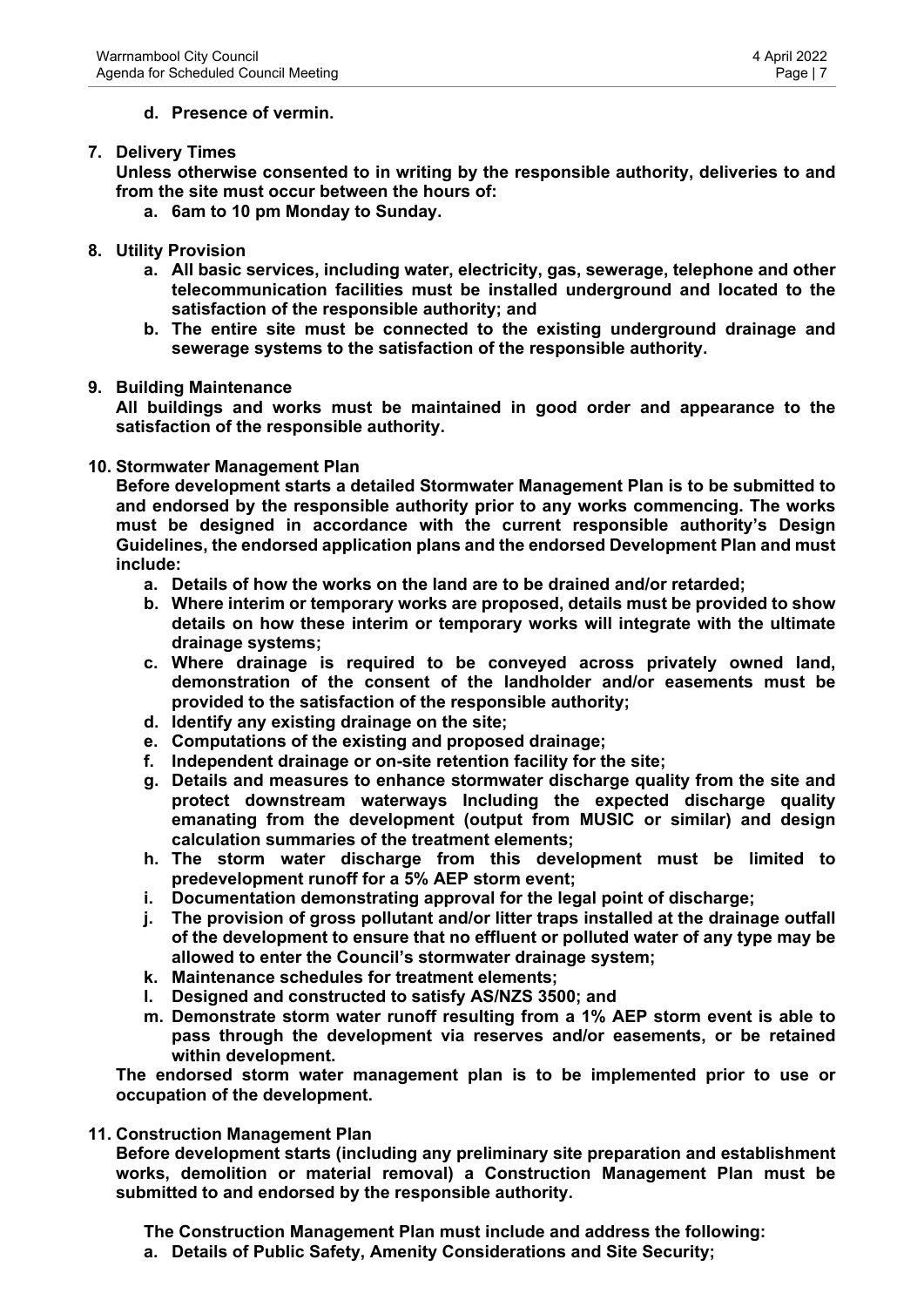- **b. Environmental Management Plan (EMP) in accordance with the Environment Protection Authority document Environmental Guidelines for Major Construction Sites, February 1996 or its successor document, including:**
	- **i. Operating Hours, Noise and Vibration Controls;**
	- **ii. Air and Dust Management;**
	- **iii. Stormwater and Sediment Control; and**
	- **iv. Waste and Materials Reuse Management.**
- **c. Construction Program;**
- **d. Traffic Management Plan;**
- **e. Evidence of Responsible authority approvals and insurance required to undertake works; and**
- **f. Asset Condition Report, with photos and assessment of any prior damage to public infrastructure and identified actions to minimise damage to infrastructure during construction.**

**Once endorsed, the Construction Management Plan will be endorsed and form part of this permit.**

#### **12. Construction Amenity**

**To safeguard the local amenity, reduce noise nuisance and to prevent environmental pollution during the construction period:**

- **a. Stockpiles of topsoil, sand, aggregate, spoil or other material must be stored clear of any drainage path or easement, natural watercourse, footpath, kerb or road surface and must have measures in place to prevent the movement of such material off site;**
- **b. Building operations such as brick cutting, washing tools, concreting and bricklaying must be undertaken on the building block. The pollutants from these building operations must be contained on site; and**
- **c. Builders waste must not be burnt or buried on site. All waste must be contained and removed to a Waste Disposal Depot.**

**All works on the land must be undertaken in accordance with the endorsed plans to the satisfaction of the responsible authority.**

**13. Car Park Modifications/Alterations**

**Before the use commences, the modifications/alterations to the car parking area and an appropriate ambulance parking bay must be provided on the site and finished to the satisfaction of the responsible authority. The works must be designed in accordance with the following where plans are to be submitted to and endorsed by Council prior to construction.**

- **a. In accordance with Australian Standards;**
- **b. Finished with an all-weather surface;**
- **c. Drained in accordance with the endorsed storm water management plan; and**
- **d. Provision for appropriate lighting, signage and line marking.**

#### **14. Signage**

- **a. The location and details of the signage shown on the endorsed plans must not be altered without the written consent of the responsible authority;**
- **b. All signs must be constructed to the satisfaction of the responsible authority and maintained to the satisfaction of the responsible authority;**
- **c. All external lighting must be designed, baffled and located to the satisfaction of the responsible authority to prevent any adverse impact on adjoining land;**
- **d. The sign lighting must be designed, baffled and located to prevent any adverse effect on nearby residences within view of the site to the satisfaction of the responsible authority;**
- **e. Signs must not:**
	- **i. Contain any flashing light;**
	- **ii. Dazzle or distract drivers due to its colouring;**
	- **iii. Be able to be mistaken for a traffic signal because it has, for example, red circles, octagons, crosses or triangles; and**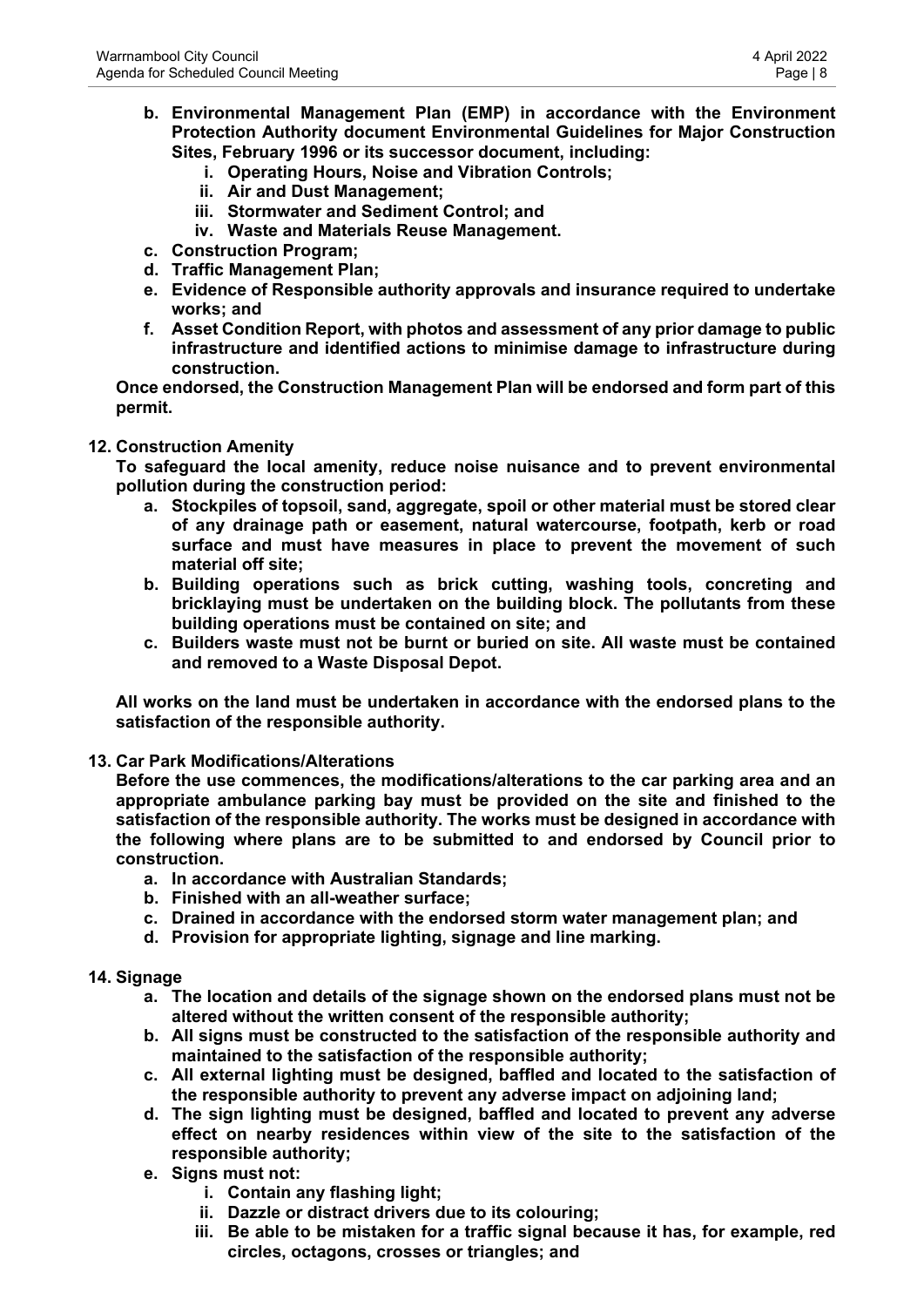#### **iv. Be able to be mistaken as an instruction to drivers.**

**f. The intensity of the light in the signs must be limited so as not to cause glare or distraction to motorists or other persons to the satisfaction of the responsible authority.**

#### **15. Signage Expiry**

**This permit in so far as it relates to signage expires fifteen (15) years after the date it is issued.**

#### **BACKGROUND**

The application site is located within the south west corner of the Northpoint Shopping Centre which is located approximately 1.5km north of the Warrnambool CBD. Access to the site is via a signaled intersection on Mortlake Road with a secondary vehicle access point to the site via Hayley Drive. This area was intended to be developed with a convenience restaurant/takeaway food premises at the time the land was rezoned. The general locality includes land which is zoned both commercial and residential and is used for retail, service, community and residential purposes.

The subject site is zoned Commercial 1 (C1Z) and is not impacted by any Overlays. The site is surrounded by land to the north and east that is included within the wider Northpoint Shopping Centre and comprises a range of retail uses to service the local residential area. Land to the west, east, south and north east of the shopping centre is zoned General Residential 1 and is used for residential purposes and other complementary uses such as the indoor cricket centre and the former indoor tennis centre that is proposed to become a new place of worship for the Salvation Army to the south and the Warrnambool Fire station, a veterinary clinic and a row of local shops on the western side of Mortlake Road. Land directly to the north west of the site contains an existing bottle shop and tavern that is currently under construction and further to the north is a commercial area containing a petrol station, restaurant, laundromat, bakery and a fish and chip shop.

The planning permit application proposes buildings and works and the construction and display of business identification signage in association with the construction of a convenience restaurant. The restaurant is to be operated by KFC. Planning approval is not required for the use of the site as a convenience restaurant is defined under the general definition as a retail premises. Planning approval is required for buildings and works on the site and the display of business identification signage.

The new restaurant will occupy the existing undeveloped open grassed area in the south west corner of the Northpoint Shopping Centre. The restaurant will contain seating for 44 patrons. A drive-thru area will be provided in association with the restaurant and the entrance to the drive-thru is proposed to be located to the east of the new building with vehicles entering the drive-thru from the central aisle of the car park which is oriented in a north-south direction. Once vehicles enter the drive-thru they will wrap around the southern side of the building and exit at the western end of the building and then through to the existing car parking area of the shopping centre before exiting the site primarily onto Mortlake Road.

A key purpose of the Commercial 1 Zone is *"to create vibrant mixed use commercial centres for retail, office, business, entertainment and community uses".* The Municipal Planning Strategy focuses on supporting development that "reinforces the Warrnambool activity centre hierarchy at Clause 11.03-1L-01". The Planning Policy Framework details that development should support the Neighbourhood Activity Centre at Northpoint Village and *"limit further retail and commercial development to existing designated activity centres".*

The proposed development must be considered on its merits, having regard to the purpose and decision guidelines of the zone and the relevant provisions of the Municipal Planning Strategy and the Planning Policy Framework.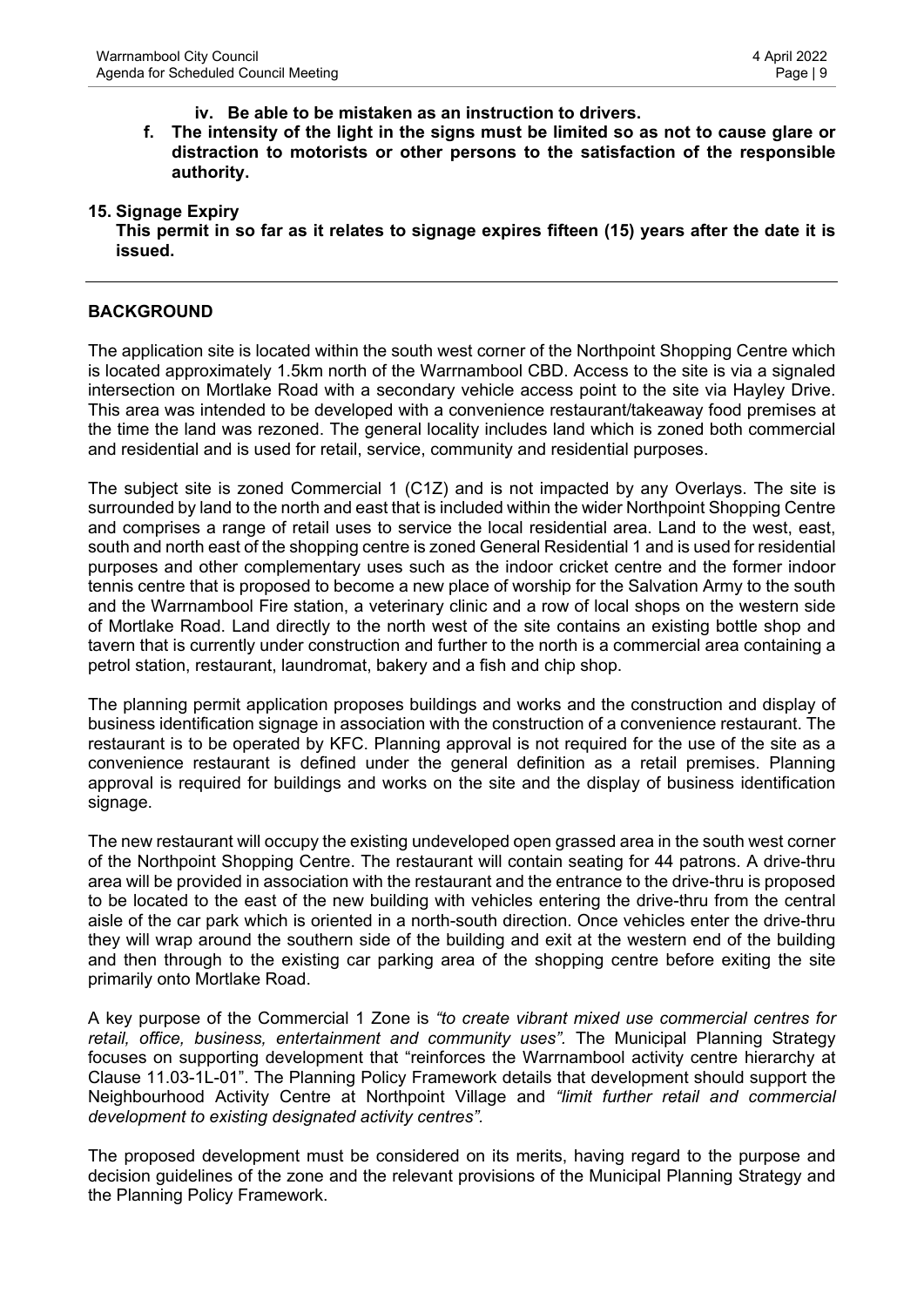A key indicator as to whether a proposal responds appropriately to the zone is compliance with the decision guidelines of the Commercial 1 Zone at Clause 34.01-8 of the Planning Scheme which provides relevant matters that must be considered in Council's assessment. The proposed development generally the requirements of Clause 34.01-8 however there are concerns that the drive-thru associated with the restaurant may cause congestion within the existing car parking area associate with Northpoint Shopping Centre and consideration must be given to *'the movement of pedestrians and cyclists, and vehicles providing for supplies, waste removal, emergency services and public transport'.*

## **ISSUES**

Public notice of the application was given to neighbouring landowners and occupiers and a sign was also displayed on the subject site. A total of eleven (11) objections were received to the proposed development including an objection from Ambulance Victoria, seven (7) objections from tenants or agents for tenants which occupy premises within the Northpoint Shopping Centre and three (3) objections from residents including the owners of the site directly to the south of the subject site at 66 Mortlake Road.

The objections primarily relate to the following matters:

- 1. Deficiencies in the plans submitted with the application;
- 2. Traffic and car parking concerns;
- 3. Leasing arrangements;
- 4. Emergencies and ambulance parking bay provision;
- 5. Change to the 'feel of the area';
- 6. Potential odour, noise and rubbish impacts; and
- 7. Public health concerns.

Myers Planning Group is the applicant and have responded to the objections with a written statement dated 13 October 2021.

The objection from Ambulance Victoria was withdrawn based on the response which was provided by the applicant.

A response to the objections is provided in the delegated officer report but in summary the following conclusions have been reached:

- 1. Deficiencies in the plans submitted with the application It is considered that the plans are generally acceptable however greater consideration should be given to the entrance to the drive-thru area in terms of the location of queuing of vehicles entering the drive-thru to ensure that the drive-thru traffic does not obstruct other vehicles and result in increased congestion and reduced functionality of the existing car parking area associated with the shopping centre. The plan showing the proposed vehicle entry path to the drive-thru and the TIAR provided with the application are not considered to provide adequate specific information or details to address the concerns in relation to vehicles queuing at the entrance to the drivethru and therefore the issues raised by some of the objectors is considered to be valid and the plans require further refinement. Generally, the plans detailing the layout of the building and business identification signage are considered to be acceptable;
- 2. Traffic and car parking concerns The permit which originally allowed the construction of the existing shopping centre included provision for a proposed convenience restaurant/takeaway food premises in the same location as is currently proposed. This permit included a car parking waiver and as such it is considered that within the confines of the site all available car parking has been provided and the total number of car parking spaces which are provided is acceptable (it is noted that 3 car parking spaces will be lost as a result of the proposed development). The impact on the circulation of traffic within the car park based on the siting of the entrance to the proposed drive-thru to the restaurant is a concern as vehicles queuing at the entrance to the drive-thru would impact the circulation of vehicles and increase congestion within the existing car parking area. The entrance to the drive-thru area and the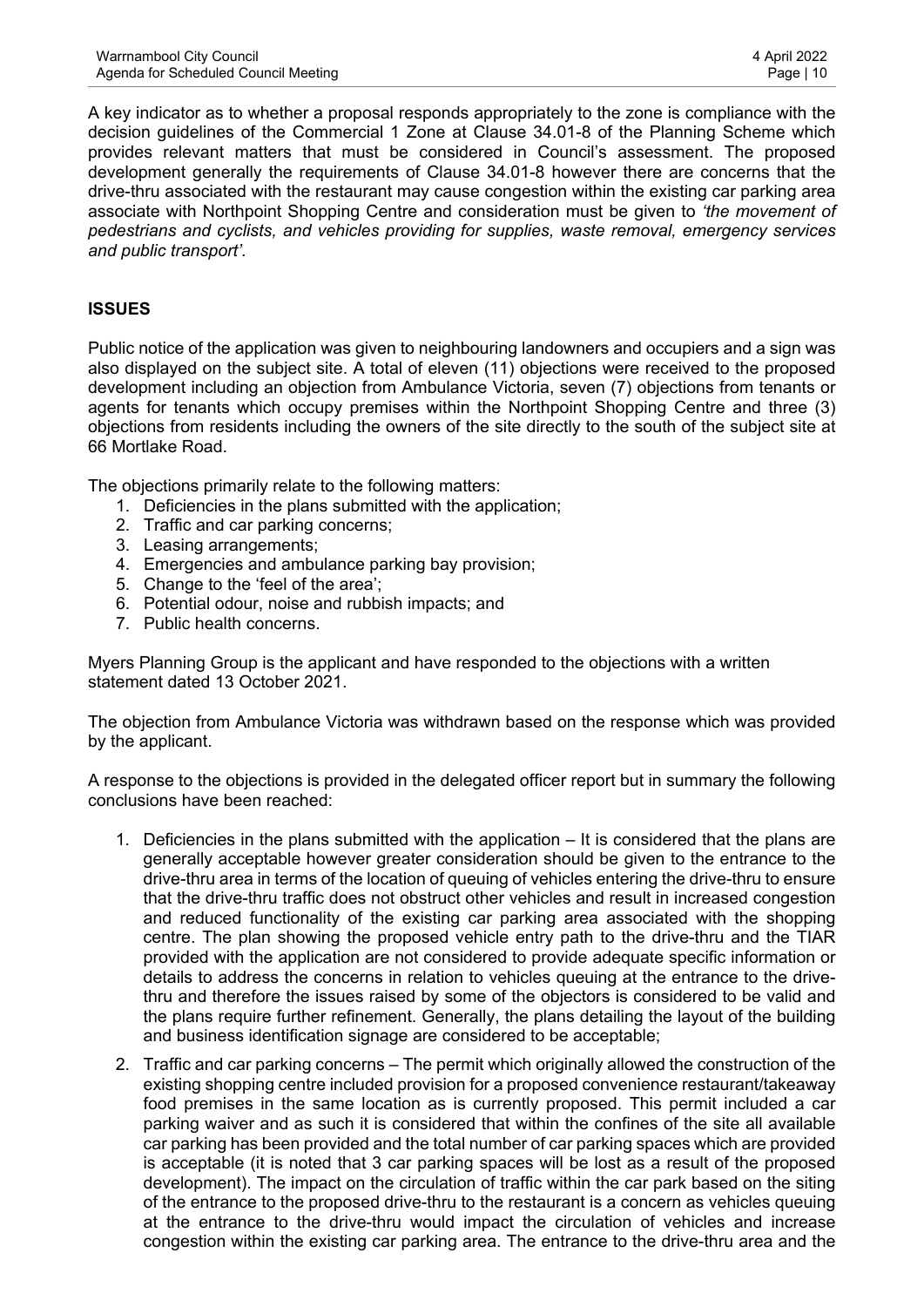queuing of vehicles within the car parking area should be addressed by the applicant by revisiting the way in which vehicles access the drive-thru area prior to the plans associated with the development being approved;

- 3. Leasing arrangements The particular leasing arrangements between existing tenancies within the Northpoint Shopping Centre and the owner of the site is not a relevant planning matter;
- 4. Emergencies and ambulance parking bay provision A condition will be included on the permit requiring the designation of a dedicated ambulance parking bay on the plans. Ambulance Victoria has agreed to withdraw their objection based on the applicant confirming that an ambulance parking area will be provided;
- 5. Change to the 'feel of the area' The area of the site that will be developed forms part of the Northpoint Shopping Centre and is zoned Commercial 1. Although it is currently an undeveloped grassed area it has always been identified as an area that would be developed in the future with a convenience restaurant or takeaway food premises and therefore the built form on the site is appropriate in a commercial setting;
- 6. Potential odour, noise and rubbish impacts The site will function the same as any other convenience restaurant within a commercial area. A condition of the permit will provide for the protection of the amenity of the surrounding area and serve to ensure that the site is managed in an appropriate manner; and
- 7. Public health concerns This is not a relevant planning matter.

## **FINANCIAL IMPACT**

The costs associated with assessing the application have been accommodated within the 2021-2022 budget. This includes if the matter progresses to VCAT.

## **LEGISLATION / POLICY / COUNCIL PLAN CONTEXT**

#### **3 A strong economy**

3.1 Build on competitive strengths: Council will support initiatives that foster ongoing development and investment in the industries which underpin Warrnambool's economic strengths and comparative advantages

#### **4 A connected, inclusive place**

4.1 Effective planning: Council will ensure its planning acknowledges the unique character and attributes of local places and that that supports social connection, equitable access, appropriate housing and sustainable population growth.

#### **TIMING**

Statutory timeframes are imposed under the *Planning and Environment Act 1987*.

## **COMMUNITY IMPACT / CONSULTATION**

The application has been subject to public notice in accordance with the *Planning and Environment Act 1987*. The applicant has responded to objections.

Councillors, Council officers, the applicant and objectors met on site on 25 January 2022.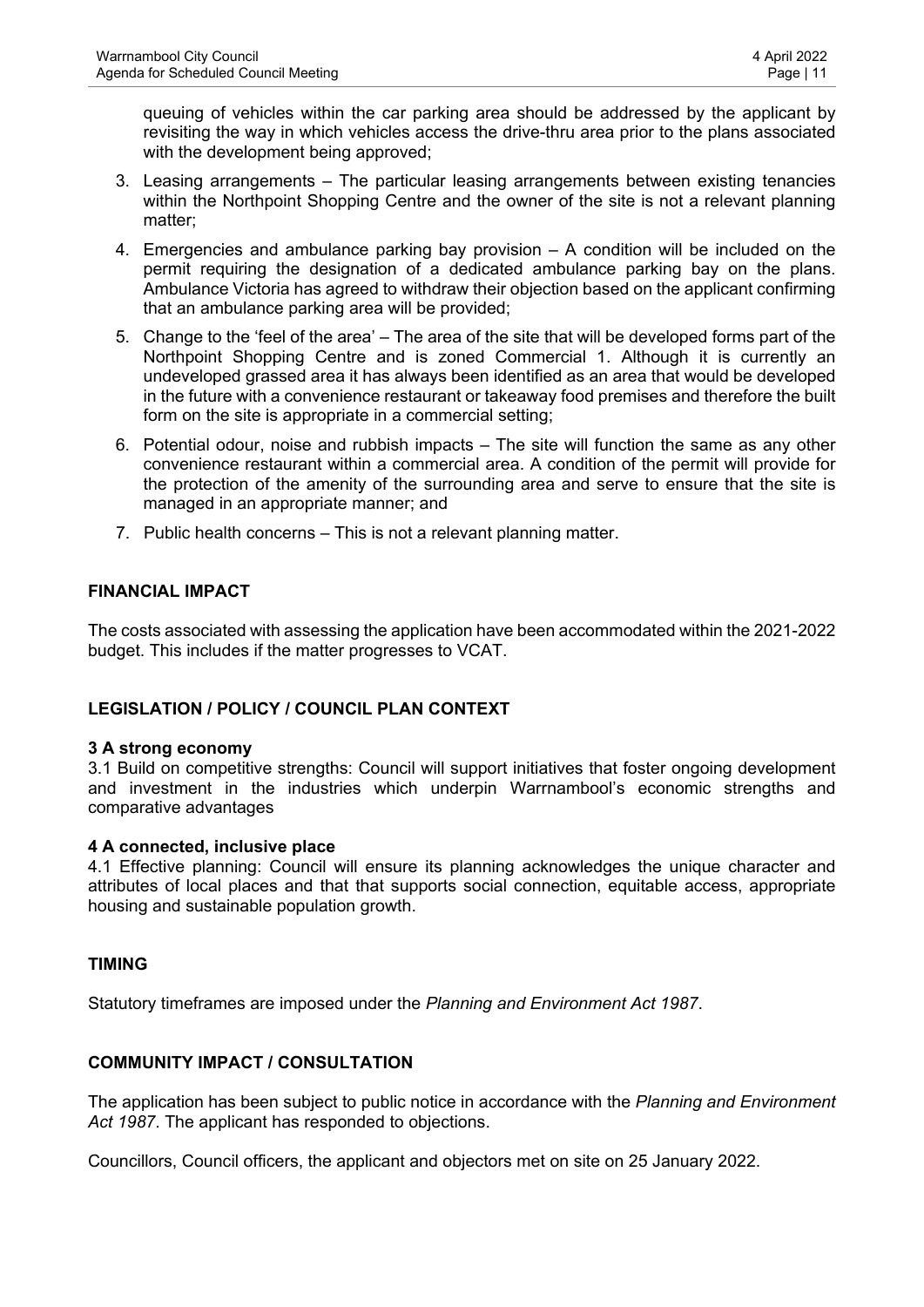# **LEGAL RISK / IMPACT**

The application has been considered in accordance with the relevant legislation.

#### **OFFICERS' DECLARATION OF INTEREST**

None

#### **CONCLUSION**

There is policy support for the proposed development (subject to requested changes) having regard to the relevant provisions of the Warrnambool Planning Scheme and the Planning Policy Framework.

#### **ATTACHMENTS**

- Plans submitted with the application
- Objections
- The applicants response to objections
- Delegate planning report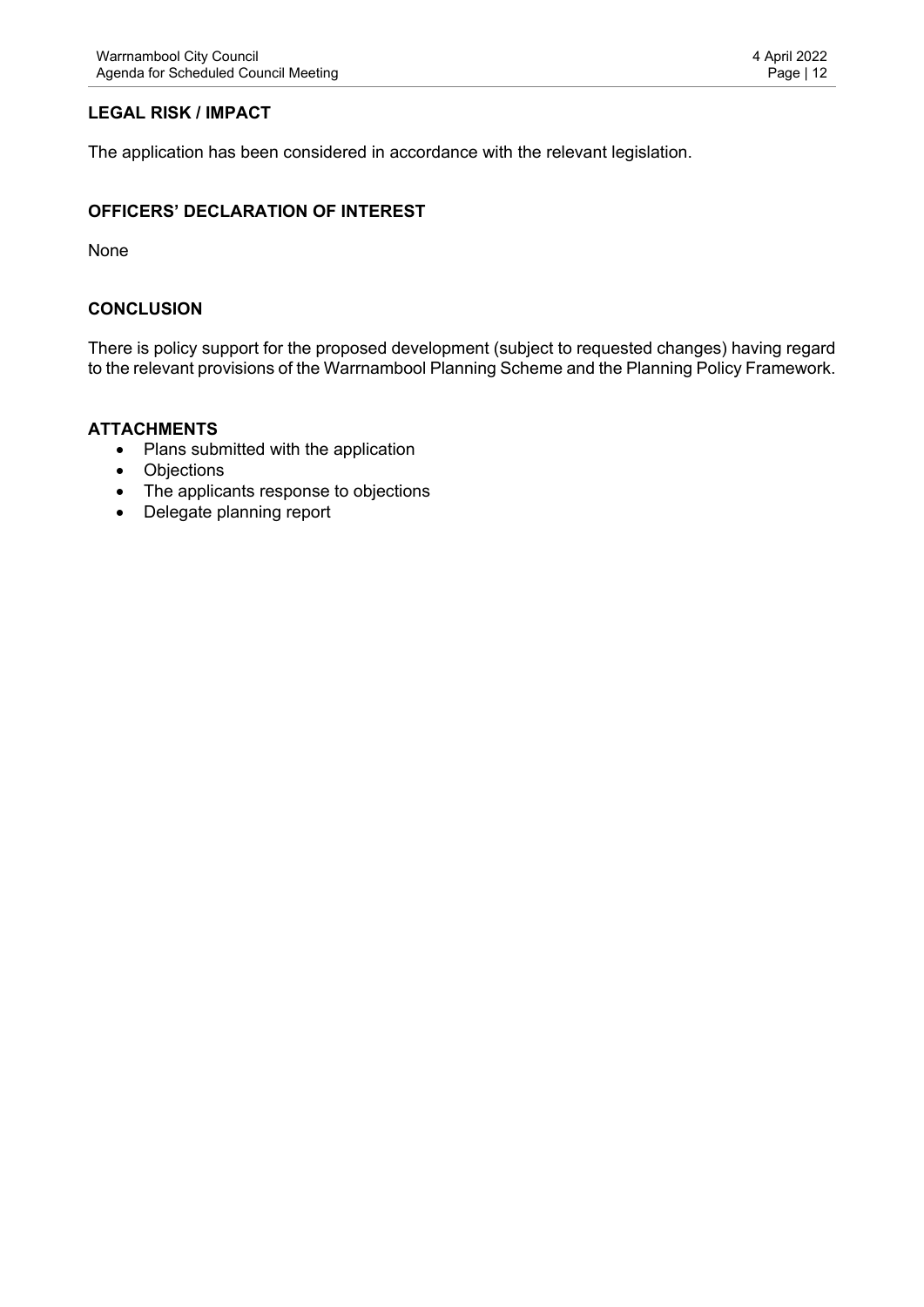#### <span id="page-12-0"></span>*DIRECTORATE :* **Community Development**

#### **PURPOSE:**

*The Sporting Reserves Signage Policy provides the framework for the approval and installation of advertising, promotional and club identification signs for tenant clubs located on Council owned or managed sporting reserves.*

#### **EXECUTIVE SUMMARY**

Council is committed to supporting local sporting clubs and recognises that sponsorship and promotional opportunities through signage is important to clubs in raising funds.

It is also important to manage and control the installation of signage to maintain the visual amenity, condition and safety of Council owned and managed facilities and to ensure compliance with clause 52.05 of the Warrnambool Planning Scheme.

The Sporting Reserves Signage Policy has been established to ensure there is a consistent approach to signage and that it does not detract from the visual amenity of the reserve, which is also consistent with the policy direction in Council's Advertising Signage Policy.

Refer **Attachment 1** – Sporting Reserves Signage Policy.

#### **RECOMMENDATION**

#### **That the Sporting Reserves Signage Policy be endorsed.**

#### **BACKGROUND**

Council has fifteen recreation reserves at which the installation of signage has been ad hoc and inconsistent, with tenant clubs installing signage without consent and guidelines over a long period of time. The Sporting Reserves Signage Policy has been developed to ensure there is a consistent approach to signage and that it does not detract from the visual amenity of the sporting reserve, to ensure that signage is installed safely and is maintained, and that it is consistent with the policy direction in Council's Advertising Signage Policy.

The Sporting Reserves Signage Policy (Policy) relates to all Council owned or managed sporting reserves with active playing/sporting surfaces and associated facilities, including sports grounds, fields, storage sheds, structures, pavilions, toilets, buildings and other sporting infrastructure e.g. scoreboards, coaches' boxes, shelters and fencing, and used on a formally allocated basis through a seasonal allocation lease or licence.

This is especially important now, given the significant investment in upgrading Reid Oval, now considered the premier regional level facility in the Great South Coast. The Policy recognises the significance of Reid Oval as the regional level facility and provides clear guidance on ensuring a clean venue can be achieved for Council managed or controlled events if required.

The Warrnambool Planning Scheme prohibits the display of sponsorship signs in Public Park and Recreation Zones (PPRZ), as many of these signs can be viewed from outside the venue.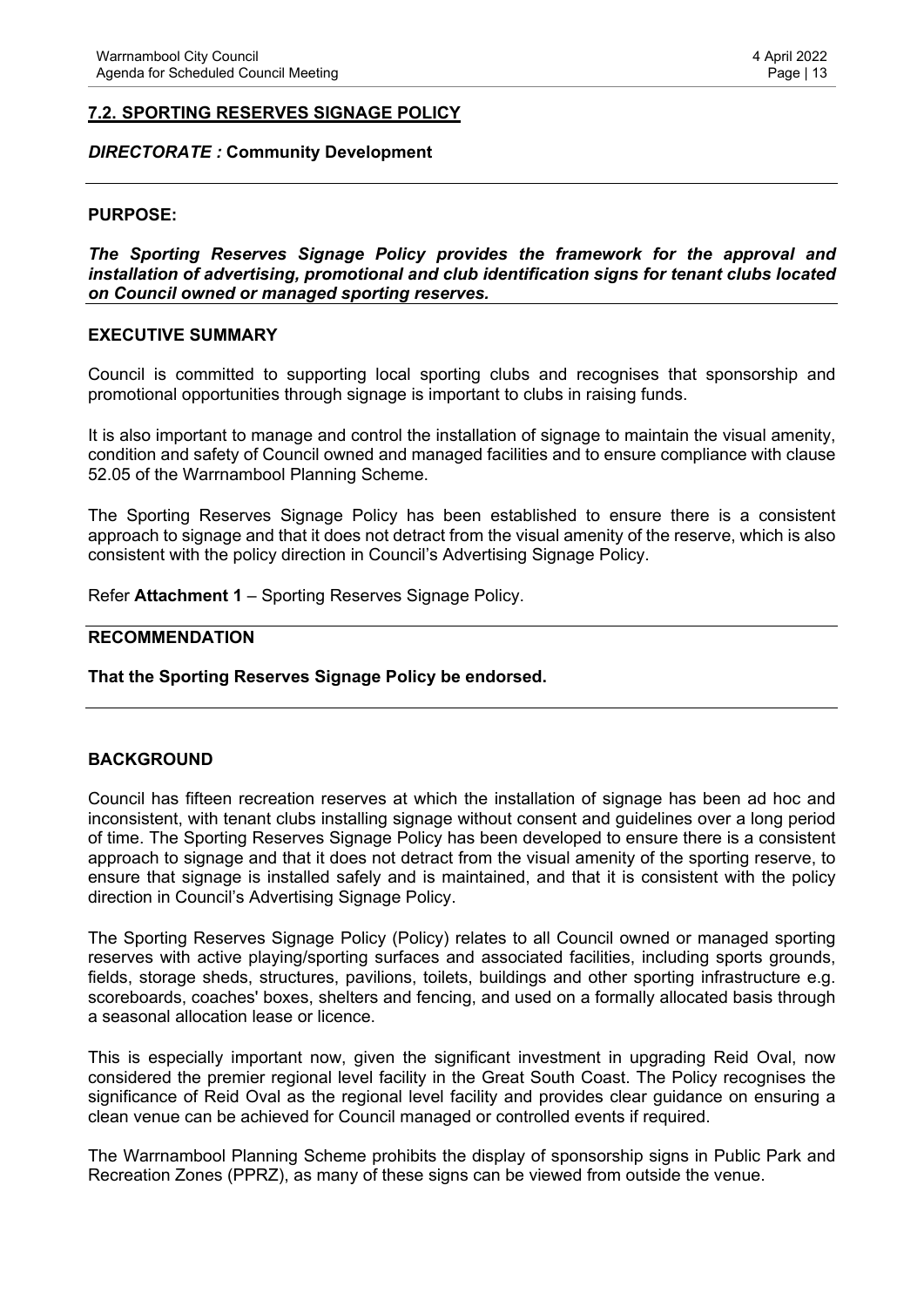Council's recreation reserves are identified through the use of corporate entrance identification signage. All reserves have additional advertising signage promoting club sponsors including signage around field boundary fences (internally and externally facing) and signage affixed to Council infrastructure such as pavilions, scoreboards, coaches' boxes, player shelters, spectator shelters and perimeter fencing.

#### **Policy Scope**

This policy relates to all Council owned and managed sporting reserves with active playing/sporting surfaces and associated facilities and used on a formally allocated basis through a seasonal license allocation.

The zoning of these areas is Public Park and Recreation Zone (PPRZ).

This policy excludes passive recreation reserves with no active sporting facilities and all sporting reserves located on Department of Education land unless otherwise specified in the use agreement.

Only tenant clubs located within Warrnambool City Council are eligible to apply to display advertising, promotional and club signage.

This policy does not relate to Leisure Facilities or separately Leased Agreements for premises located at sporting reserves. Council's Advertising Signage Policy (April 2019) would apply to these.

This policy applies to signage which is exempt from the need for a planning permit as per clause 52.05-10 (Signs not requiring a permit) of the Warrnambool Planning Scheme.

#### **POLICY PURPOSE**

To establish a framework for the approval and installation of advertising, promotional and club identification signage by tenant clubs on Council Sporting Reserves to ensure;

- signage installation is of an acceptable and safe standard,
- clubs are not denied the opportunity to derive some income from sporting reserve signage,
- the visual amenity of sporting reserves and open space is maintained.
- compliance with Warrnambool Planning Scheme and Signage Policy 2019
- Alignment with Healthy Warrnambool 2021-2025 (Council's Municipal Health and Wellbeing Plan).

#### **POLICY IMPLEMENTATION**

- Written permission is required from Council's Recreation Team prior to submitting an application for Statutory Planning for installation of any form of signage at a Council owned or managed sporting reserve.
- A copy of the layout and the wording of the proposed signage is to be submitted as part of the approval process.
- The signs must be appropriate for a public reserve, and not in any way be offensive or discriminate on grounds of race, gender, sexual orientation, or religion.
- Signage must not contain direct product advertisements for alcohol and tobacco products, political parties, adult entertainment, gambling. Council reserves the right to remove or disallow any advertising it deems inappropriate.
- Signage must adhere to the Australian Association of National Advertiser's (AANA) Code for Marketing and Advertising Communication to Children and the Australian Association of National Advertiser's (AANA) Food and Beverages: Advertising and Marketing Communications Code.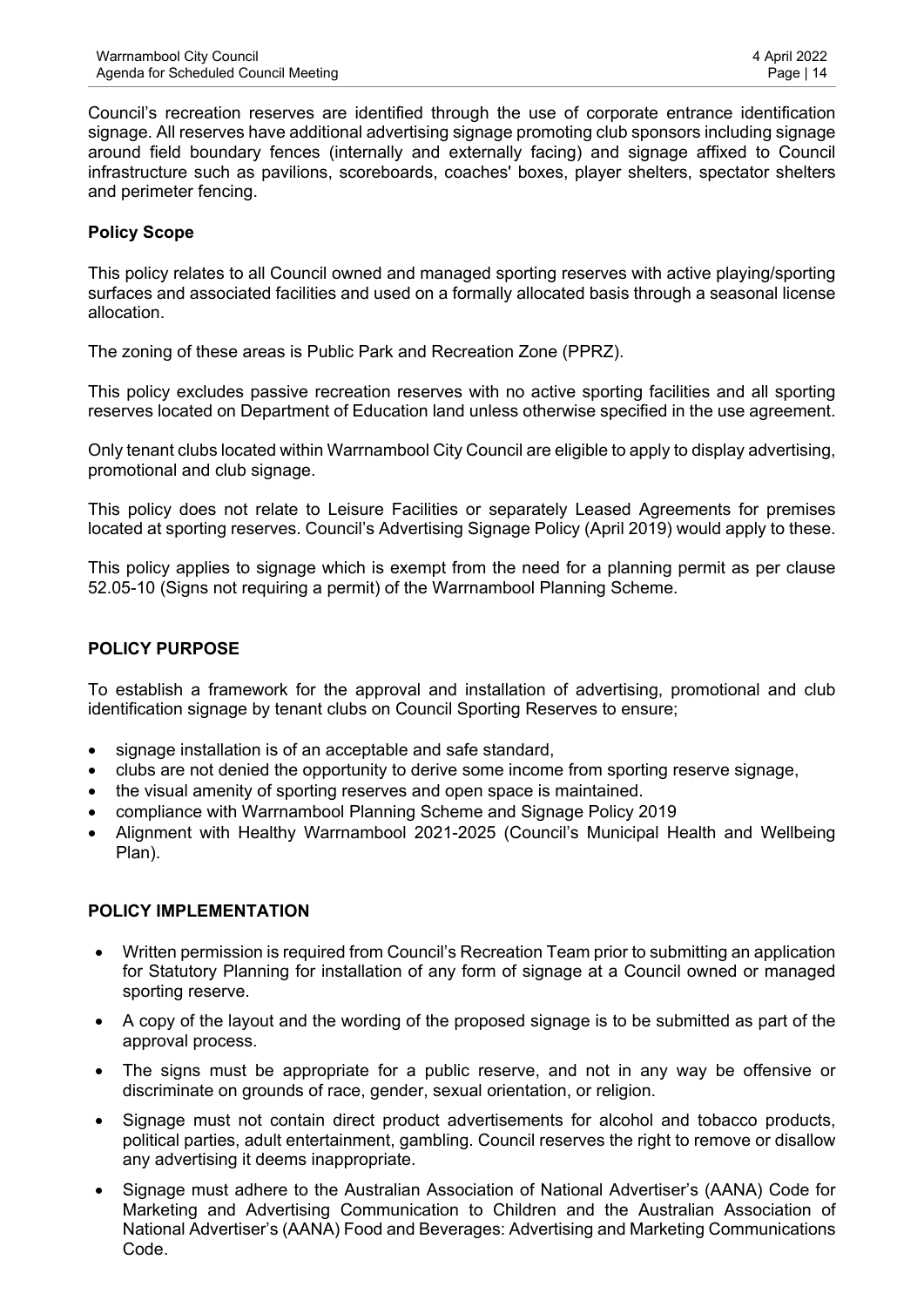- Following the date of adoption, Council Officers will conduct a signage audit of all existing sporting reserves and advise tenants where examples of non-conforming signage exist.
- Tenants will be provided with a period of time (twelve months) from receiving notice, unless the sign is unsafe, to ensure all existing signage complies with the policy.

#### **FINANCIAL IMPACT**

Existing signage may be removed by Council where the signage is deemed to be unsafe and dangerous or a planning permit is required and not obtained. Costs associated with removal or reinstallation of existing signage will be responsibility of the tenant.

#### **LEGISLATION / POLICY / COUNCIL PLAN CONTEXT**

#### **1 A healthy community**

1.5 Recreation, arts, culture and heritage: Council will support opportunities to participate in a wide range of recreational, arts and cultural programs that promote activity, wellbeing, diversity heritage and which increase community connectedness.

#### **TIMING**

Tenants will be expected to meet the conditions outlined in this policy for all signage installed post the date of adoption.

Tenants will be provided with a period of time (twelve months) from receiving notice, unless the sign is unsafe, to ensure all existing signage complies with the policy.

#### **COMMUNITY IMPACT / CONSULTATION**

Following the date of adoption, Council Officers will conduct a signage audit of all existing sporting reserves and advise tenants where examples of non-conforming signage exist.

#### **LEGAL RISK / IMPACT**

NA

#### **OFFICERS' DECLARATION OF INTEREST**

NA

#### **COLLABORATIVE PROCUREMENT**

NA

#### **CONCLUSION**

The Sporting Reserves Signage Policy has been established to ensure there is a consistent and safe approach to signage and that it does not detract from the visual amenity of the reserve, which is also consistent with the policy direction in Council's Advertising Signage Policy.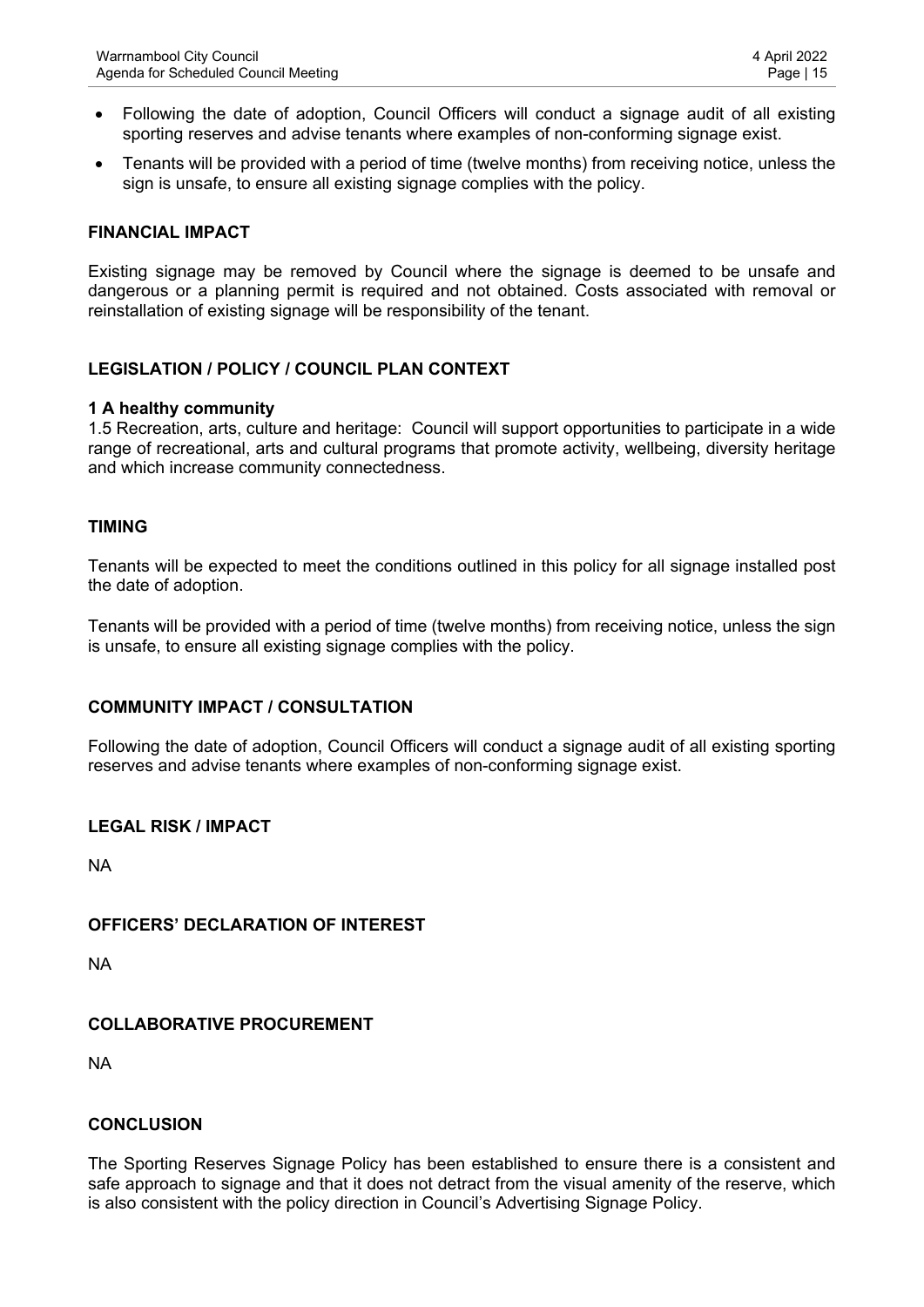# **ATTACHMENTS**

1. Sporting Reserves Signage Policy March 2022 [**7.2.1** - 13 pages]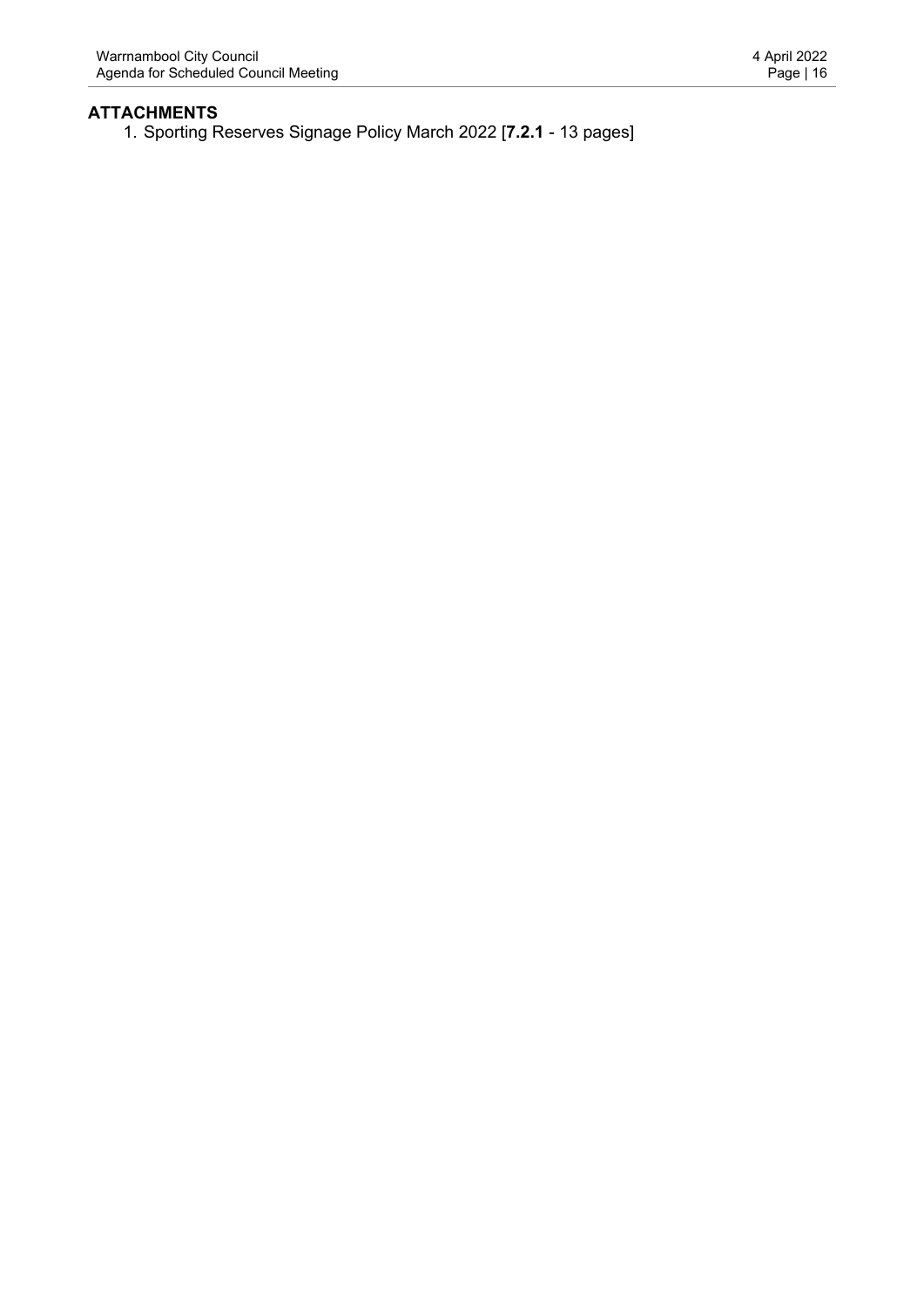#### <span id="page-16-0"></span>**7.3. TENDER AWARD 2022001 - PROVISION OF SECURITY SERVICES**

#### *DIRECTORATE : City Infrastructure*

#### **PURPOSE:**

#### *This report provides information to enable the awarding of Contract 2022001 - Provision of Security Services.*

#### **EXECUTIVE SUMMARY**

- A public tender was advertised on Saturday 12 February 2022 inviting tender submissions from suitably qualified and experienced contractors for the provision of Security Services.
- Close of tenders was advertised for 2pm Friday 4 March 2022.
- The full commercial evaluation was considered by Council at a confidential Informal Meeting of Council held on Monday 28 March 2022.
- The recommendation is to proceed with the tender offer provided by R&M Security Services for the tendered amount of \$182,899.49 Ex. GST p.a. (not including rates for ad hoc services) and \$250,000.00 Ex. GST p.a. to allow for additional service provision to support Council services and events.
- The Contract Term is for three (3) years with no extensions. Fully exercised, the maximum value of the contract will be \$750,000 Ex GST or \$825,000 Inc. GST, made up of the tendered sums based on minimum requirements of the specifications and provisional items as well as an allowance for the expansion of services over the life of the contract.

#### **RECOMMENDATION**

#### **That Council**

- **1. Award** *Contract 2022001- Provision of Security Services* **to R & M Security Services Pty Ltd for a maximum value of \$750,000 Ex. GST, over the life contract, not being greater than three (3) years.**
- **2. That the schedule of rates offered is accepted for the life of the contract.**
- **3. Authorise the CEO to sign, seal and vary the contract as required to the maximum value.**

#### **BACKGROUND**

Council runs and maintains multiple buildings, sites and events that require routine, periodical, oncall security services and cash in transit services.

The current security contract extension for routine, periodical, on-call security services will expire this year and in line with Council's procurement policy. The service has been advertised for tender to seek the best value for money for the community.

The current cash collection contract is required to be renewed in line with Council's procurement policy and has tendered the services to seek the best value for money for the community.

Officers identified savings in combining both contracts into a single contract as the services required can be performed by the same companies.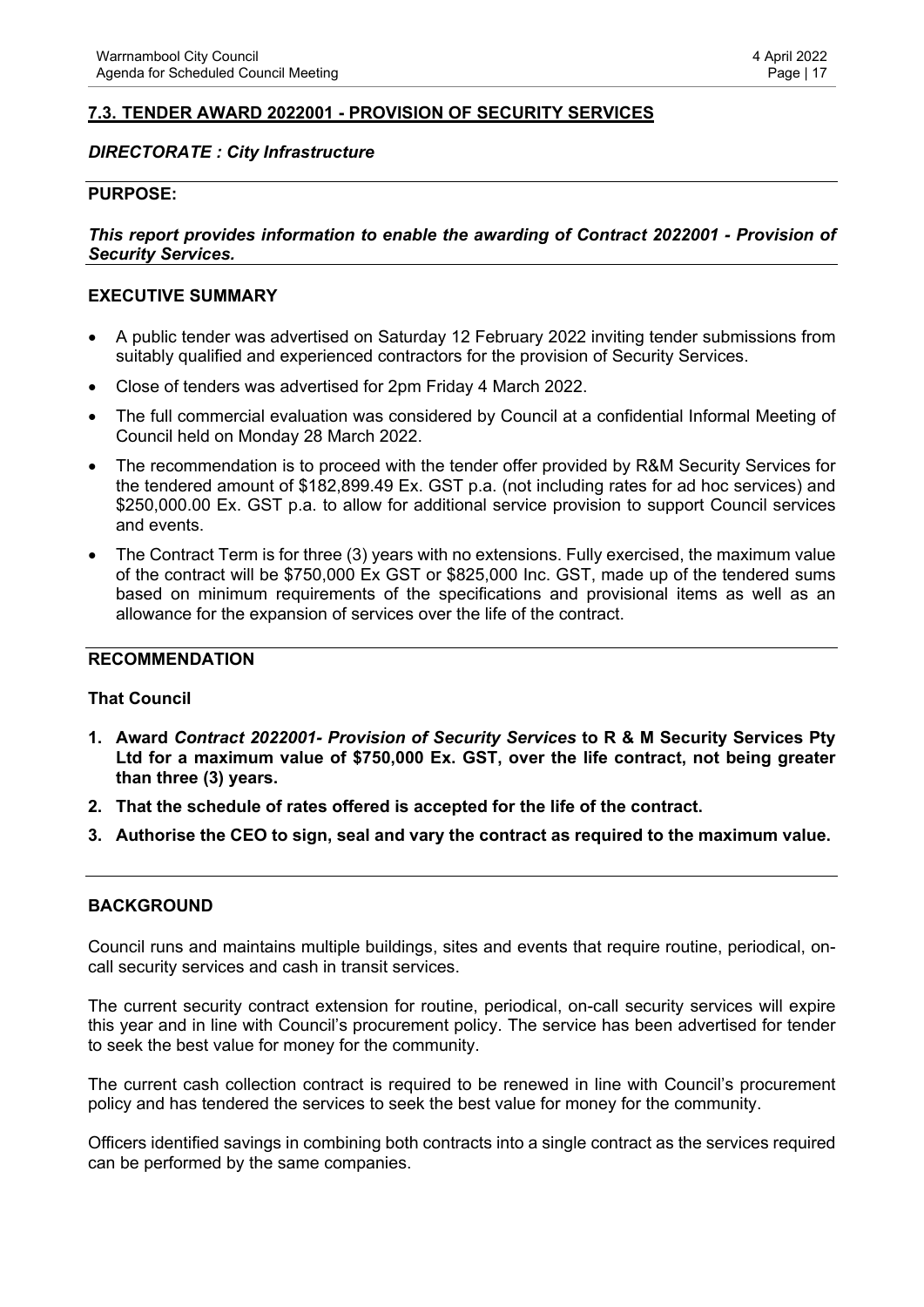Council undertook a public tender process in line with Council's procurement policy and advertised the tender on Saturday 12 February 2022 and closed 2pm Friday 4 March 2022. Council received four tender submissions of good to very good quality indicating that there is strong interest from the market. More encouraging was that half the submissions were local, and a quarter of the submissions were regionally based. All were conforming Tenders.

Three Council Officers met to undertake an assessment of the submissions as the Evaluation Panel, in line with Council's procurement policy and graded the submissions in line with the scoring criteria.

## **Selection Criteria**

Those tenders that passed all mandatory criteria were assessed against the following criteria and a "total weighted score" was determined:

| <b>Criteria</b>                                                           | <b>Sub Criteria</b>                                                                                                                                                                                                                                  | Weighting |
|---------------------------------------------------------------------------|------------------------------------------------------------------------------------------------------------------------------------------------------------------------------------------------------------------------------------------------------|-----------|
| Performance<br>Capability                                                 | Experience of Tenderer for delivery of high quality<br>$\bullet$<br>works including previous performance;<br>Harmonious client service and stakeholder<br>$\bullet$<br>management;<br>Conformance with specification.<br>$\bullet$                   | 40%       |
| Methodology                                                               | Expert technical methodology, proficient works<br>$\bullet$<br>coordination, service practises, quality management<br>practices and safe handling systems demonstrating<br>Tenderer's capability to minimise the impact of<br>works on the business. | 15%       |
| Capacity to deliver the<br><b>Works</b><br>(Resources)/Time<br>Management | 15%                                                                                                                                                                                                                                                  |           |
| Internal Management<br>System                                             | Integrated management systems covering OH&S,<br>$\bullet$<br>environmental management and quality systems;<br>Demonstrate systems are current and accredited<br>$\bullet$<br>and audited by a third party.                                           | 10%       |
| Environmental<br>Sustainability                                           | Address the environmental principals for 'Refuse,<br>$\bullet$<br>Reduce, Reuse, Recycle, and Replace' through<br>performance planning and management including<br>whole of life considerations.                                                     | 2.5%      |
| <b>Social Procurement</b>                                                 | Demonstrated improvement in the overall quality of<br>$\bullet$<br>life for disadvantaged and vulnerable people in the<br>community by promoting innovative business and<br>employment opportunities that are diverse,<br>accessible and equitable.  | 2.5%      |
| <b>Local Benefit</b>                                                      | Local economic benefit including supply of labour,<br>$\bullet$<br>equipment and materials which the Tenderer<br>supports the local community.                                                                                                       | 15%       |
|                                                                           | <b>TOTAL</b>                                                                                                                                                                                                                                         | 100%      |

A "value for money"" ratio was then determined for each passing tender, taking into account the "total weighted score" and tender price submitted.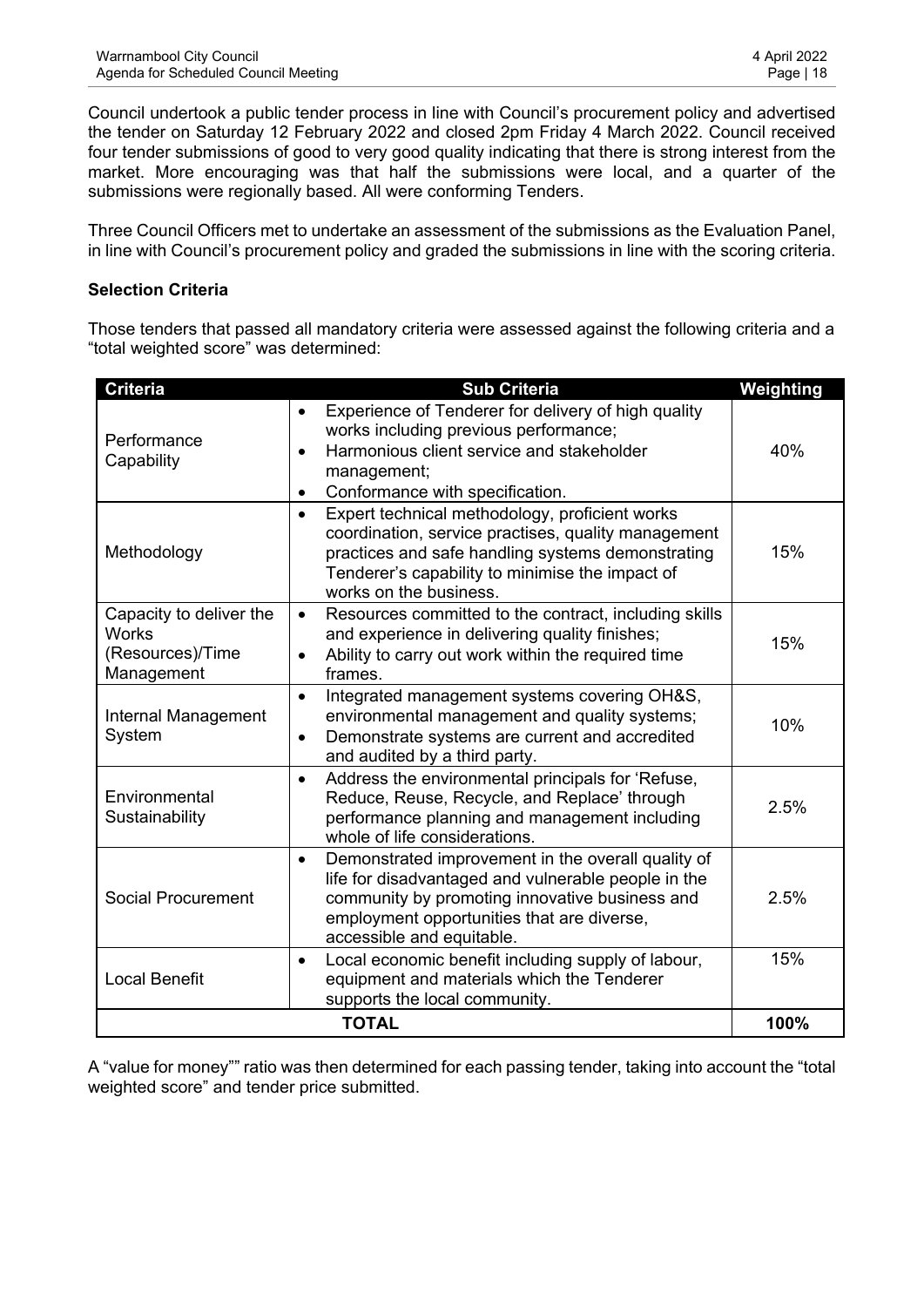Upon assessment, the following scores were reached:

| Tender<br>No. | Company                             | <b>Conforming</b><br><b>Tender</b> | <b>Non-Price</b><br>Weighted<br><b>Score</b> | <b>Value for</b><br><b>Money</b><br><b>Ratio</b> | <b>Ranking</b> |
|---------------|-------------------------------------|------------------------------------|----------------------------------------------|--------------------------------------------------|----------------|
| $\mathbf 1$ . | <b>Armour 5 Security Pty</b><br>Ltd | Yes                                | 0.75                                         | 2.55                                             | 3              |
| 2.            | <b>Vibrant Services Pty Ltd</b>     | Yes                                | 0.66                                         | 2.57                                             |                |
| 3.            | <b>Azguard Security</b>             | Yes                                | 0.45                                         | 0.47                                             |                |
| 4.            | R & M Security Services             | Yes                                | 0.72                                         | 3.59                                             |                |

As per the above Table, R & M Security Services were found to provide the best value for Council overall. The top three tenders all provided extremely strong submissions and the Evaluation Panel were confident that they could all provide the required services to an extremely high level. The price provided by R & M Security was the deciding factor.

The Evaluation Panel has full confidence that the services can be undertaken for the prices provided.

## **ISSUES**

The current contract arrangements for security services covers the patrol service, lockup service, alarm response and caravan park security with an hourly rate being provided for ad hoc services as required. Other agreements have been entered into with alternative contractors to provide ad hoc services such as event supervision and covid marshalling, which has been outside the original security services contract.

The current arrangement does not include a cash collection or cash in transit service which is being provided by a separate contractor.

#### **FINANCIAL IMPACT**

The total maximum cost to Council is \$750,000.00 Ex. GST over the life of the contract, or \$250,000.00 Ex. GST per year over the life of the contract. Expenditure is controlled through the schedule of rates provided by the Contractor and strict internal management of the contract by the Contract Manager. The price received is similar to what Council are paying under the current contract.

The minimum cost for fixed services under the contract will be \$182,899.49 ex GST per annum or \$548,698.47 Ex. GST over the life of the contract. Provision is made under this contract to engage the Contractor to allow for service growth as well as perform ad hoc services to support community safety programs, alarm call outs, Council run events and disaster/pandemic management. The cost of these services has been set at an additional 40% of fixed services. This figure (rounded up) brings the cost of the Contract to \$750,000.00 Ex. GST over three years.

## **LEGISLATION / POLICY / COUNCIL PLAN CONTEXT**

This report responds to the following Council Plan initiatives:

#### **1 A healthy community**

1.3 Health and wellbeing: Council will take action to improve health, wellbeing and safety outcomes for Warrnambool's community.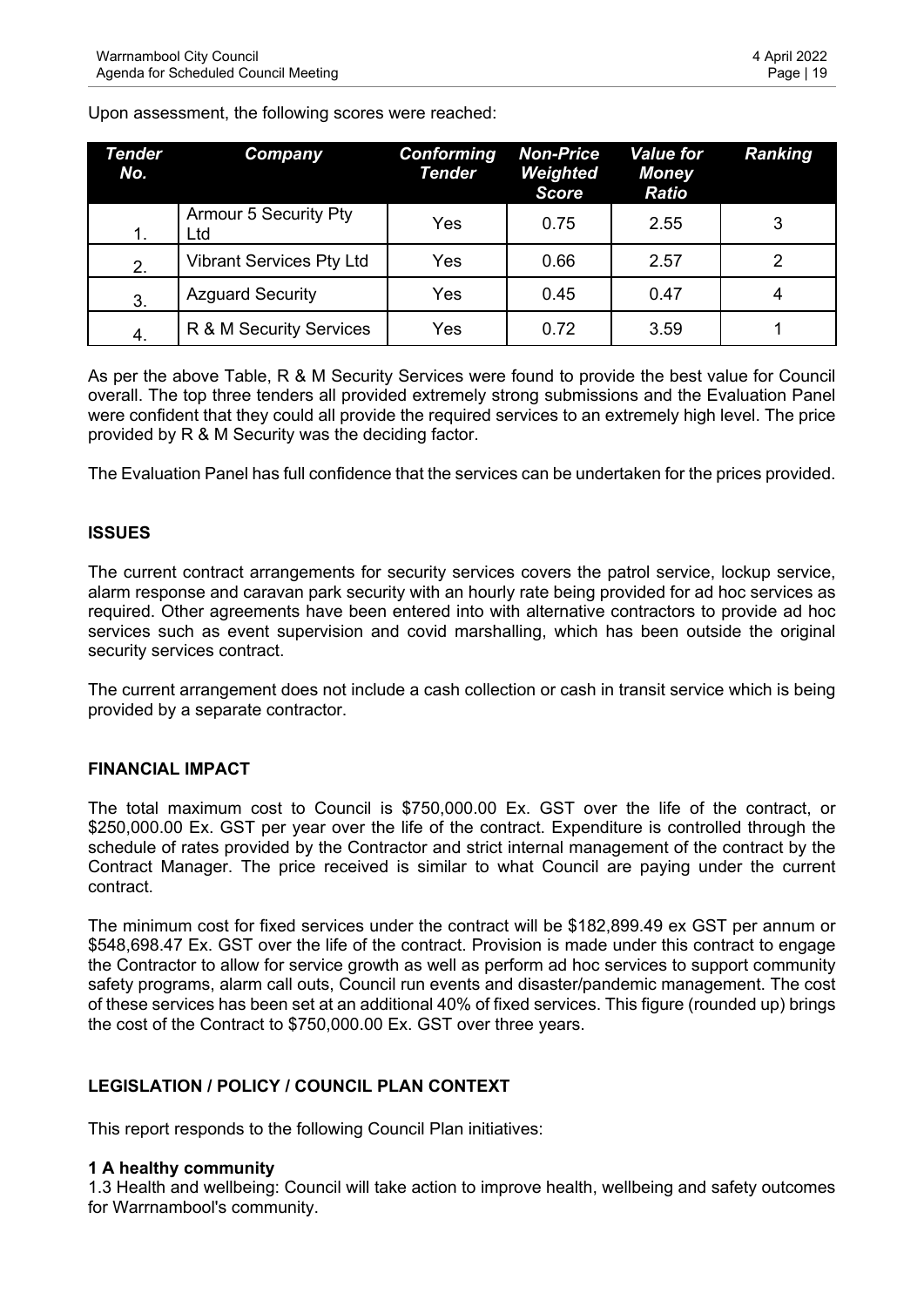5.3 Customer-focused services: Council will continue to develop a program of Council services that are delivered to the community's satisfaction.

5.5 Organisational and financial sustainability: Council will ensure organisational and financial sustainability through the effective and efficient use of Council's resources and assets. 5.6 Risk mitigation: Council will mitigate and manage organisational risks through sound management systems and processes.

## **TIMING**

The term of the Contract is three years with no extensions. The start date of the contract is proposed to be Monday 11 April 2022 if awarded.

## **COMMUNITY IMPACT / CONSULTATION**

This Contract has been a joint effort between the City Infrastructure, City Growth and Corporate Strategies Directorates. Community and employee feedback, with regards to levels of service, have been accounted for in the specifications document.

## **LEGAL RISK / IMPACT**

Procurement processes are occurring in line with the approved contract specific procurement plan.

## **OFFICERS' DECLARATION OF INTEREST**

No officer involved in the preparation of this report has declared a conflict of interest.

#### **CONCLUSION**

Acceptance of the recommended tender represents best value for Council on the basis of the criteria set for evaluation.

#### **ATTACHMENTS** Nil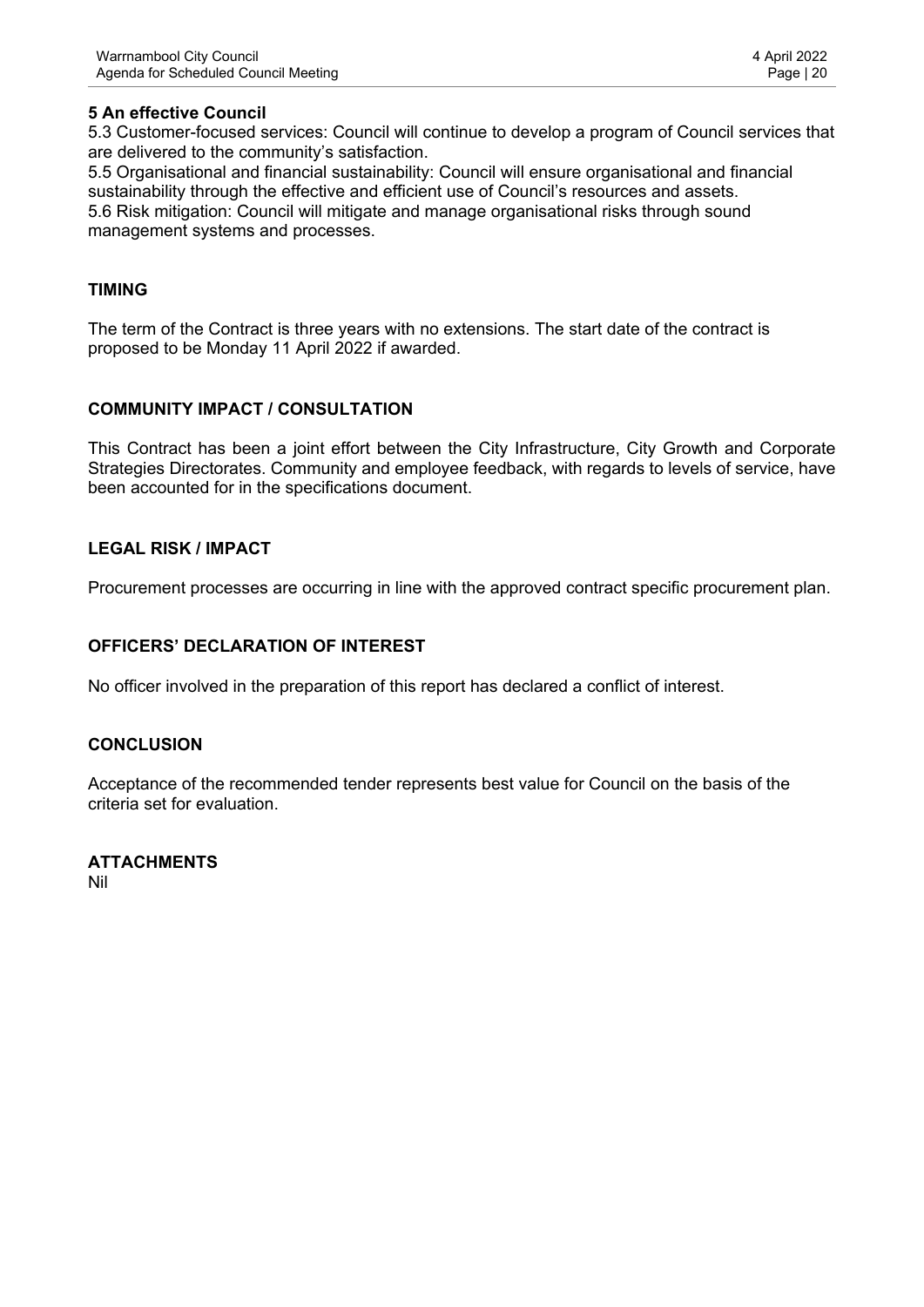# <span id="page-20-0"></span>**7.4. ADVISORY COMMITTEES & REFERENCE GROUP REPORTS**

# **PURPOSE**

## *This report contains the records of 3 Advisory Committee meetings and 3 Reference Group meetings.*

## **REPORT**

- 1. Warrnambool Airport Reference Group 21 February 2022 refer **Attachment 1.**
	- Note Item 5, requested Live Fire Training Hub.
	- Note Item 7, comment and suggestion to discuss with Moyne Shire.
- 2. Community & International Relations Advisory Committee 22 February 2022 refer **Attachment 2**.
- 3. Port of Warrnambool Reference Group 2 March 2022 refer **Attachment 3**.
- 4. CCTV Steering Committee 8 March 2022 refer **Attachment 4**.
- 5. Economic Development & Tourism Advisory Committee 11 March 2022 refer **Attachment 5**.
- 6. South West Victorian Livestock Exchange Advisory Committee 18 March 2022 refer **Attachment 6.**

#### **ATTACHMENTS**

- 1. Warrnambool Airport Reference Group 21 February 2022 [**7.4.1** 8 pages]
- 2. Community & International Relations Advisory Committee 22 February 2022 [**7.4.2** 2 pages]
- 3. Port of Warrnambool Reference Group 2 March 2022 [**7.4.3** 9 pages]
- 4. CCTV Steering Committee 8 March 2022 [**7.4.4** 5 pages]
- 5. Economic Development & Tourism Advisory Committee 11 March 2022 [**7.4.5** 3 pages]
- 6. South West Victorian Livestock Exchange Advisory Committee 18 March 2022 [**7.4.6** 4 pages]

#### **RECOMMENDATION**

**That the following records of Advisory Committees and Reference Group meetings be received:-**

- **1. Warrnambool Airport Reference Group 21 February 2022.**
- **2. Community & International Relations Advisory Committee 22 February 2022**
- **3. Port of Warrnambool Reference Group 2 March 2022**
- **4. CCTV Steering Committee 8 March 2022.**
- **5. Economic Development & Tourism Advisory Committee 11 March 2022.**
- **6. South West Victorian Livestock Exchange Advisory Committee 18 March 2022.**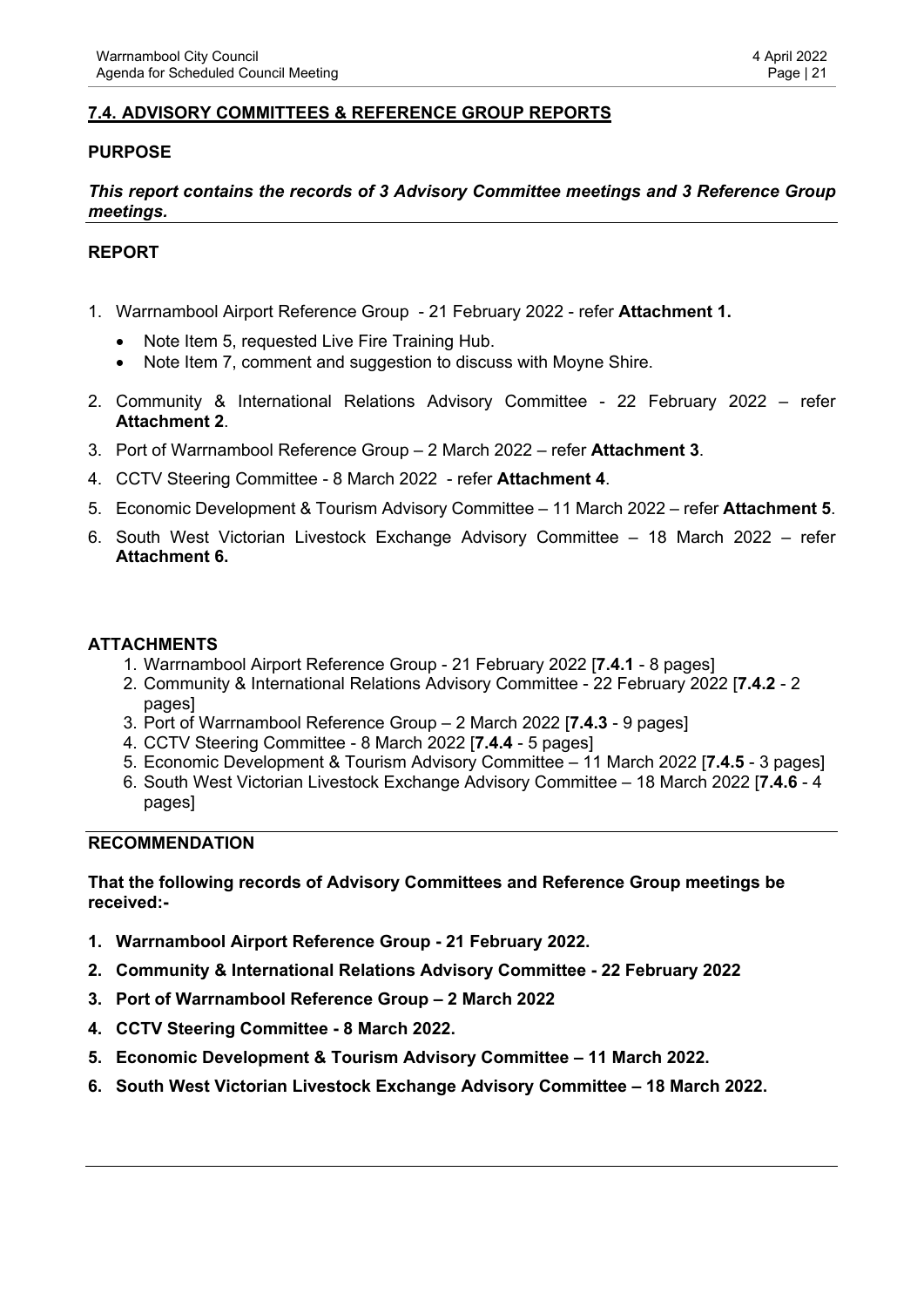#### <span id="page-21-0"></span>**7.5. INFORMAL MEETINGS OF COUNCIL REPORTS**

#### **PURPOSE**

*The purpose of this report is to provide Council with copies of Informal Meetings of Council (previously known as "Assembly of Councillor Records") as previously required under section 80A(2) of the Local Government Act 1989.* 

#### **BACKGROUND INFORMATION**

Section 80A(2) of the Local Government Act 1989 required the record of an Assembly of Councillors to be reported at an ordinary Council meeting.

Assembly of Councillor Records are no longer a requirement in the Local Government Act 2020 as of 24 October 2020. However, under Council's Governance Rules, a summary of the matters discussed at the meeting are required to be tabled at the next convenient Council meeting and recorded in the minutes of that Council meeting.

#### **REPORT**

The record of the following Informal Meetings of Council are enclosed:-

- Tuesday 15 March 2022 refer **Attachment 1.**
- Monday 21 March 2022 refer **Attachment 2.**
- Monday 28 March 2022 refer **Attachment 3.**

#### **ATTACHMENTS**

- 1. Assembly of Councillors Record 15 March 2022 [**7.5.1** 1 page]
- 2. Assembly of Councillors Record 21 March 2022 [**7.5.2** 1 page]
- 3. Assembly of Councillors Record 28 March 2022 [**7.5.3** 2 pages]

#### **RECOMMENDATION**

**That the records of the Informal Meetings of Council held on 15, 21 and 28 March 2022 be received.**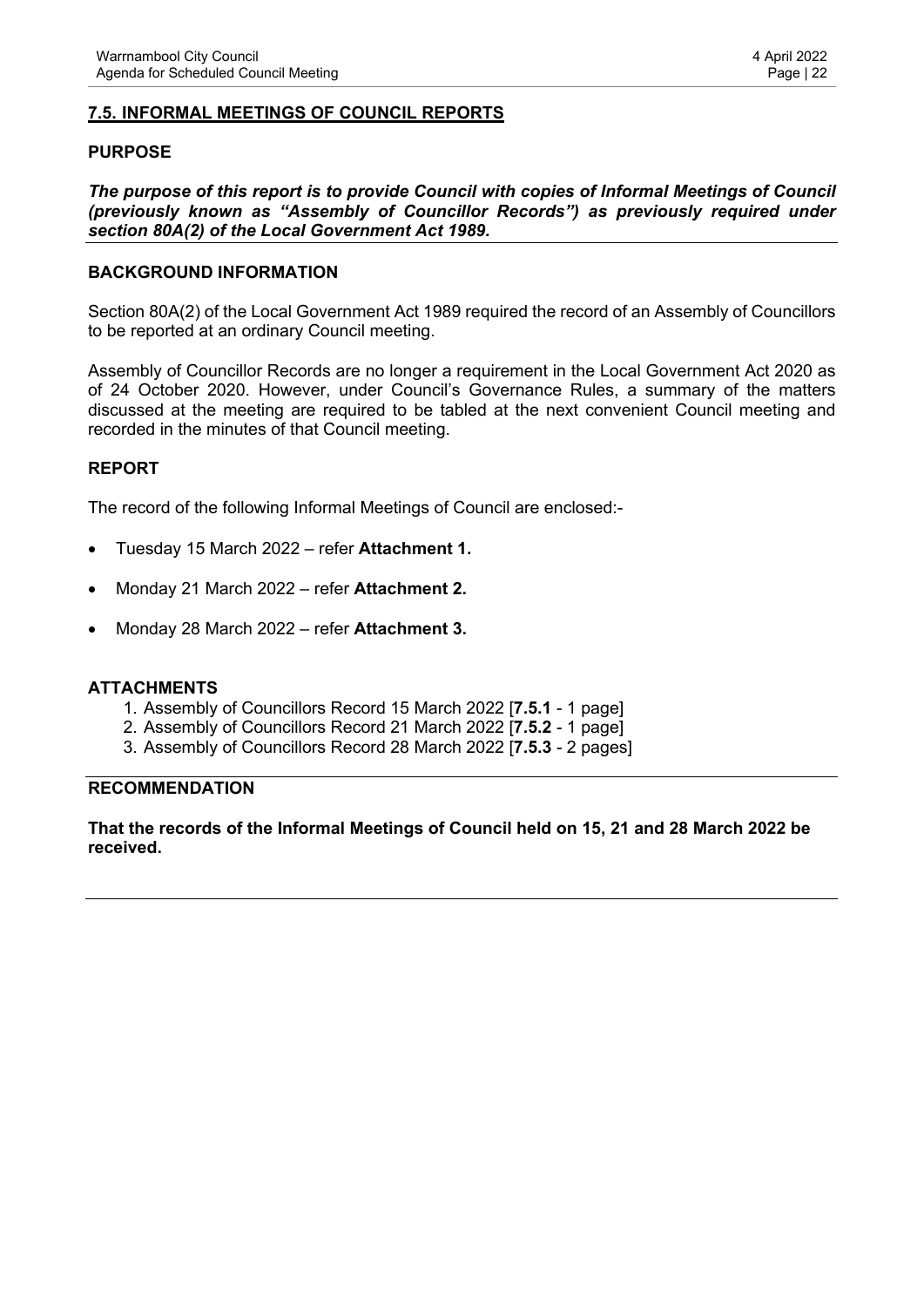## <span id="page-22-0"></span>**7.6. MAYORAL & CHIEF EXECUTIVE OFFICER COUNCIL ACTIVITIES - SUMMARY REPORT**

#### **PURPOSE**

*This report summarises Mayoral and Chief Executive Officer Council activities since the last Ordinary Meeting which particularly relate to key social, economic and environmental issues of direct relevance to the Warrnambool community.*

#### **REPORT**

| <b>Date</b>   | Location    | <b>Function</b>                                                                                                                                 |
|---------------|-------------|-------------------------------------------------------------------------------------------------------------------------------------------------|
| 1 March 2022  | Warrnambool | Mayor & Chief Executive Officer - Roma Britnell MP -<br>Warrnambool Advocacy Plan discussion.                                                   |
| 11 March 2022 | Warrnambool | Mayor & Chief Executive Officer - Officially opened<br>the 2022 Victorian Senior State Surf Life Saving<br>Championships hosted by Warrnambool. |
| 17 March 2022 | Warrnambool | Chief Executive Officer - South West TAFE<br>Graduation and Awards Ceremony.                                                                    |
| 25 March 2022 | Warrnambool | Deputy Mayor & Chief Executive Officer - TAB<br>Warrnambool May Racing Carnival Launch.                                                         |
| 29 March 2022 | Warrnambool | Deputy Mayor & Chief Executive Officer - dKin<br>Difference – Warrnambool event to acknowledge<br>community members and organisations.          |

#### **RECOMMENDATION**

That the Mayoral & Chief Executive Officer Council Activities – Summary Report be received.